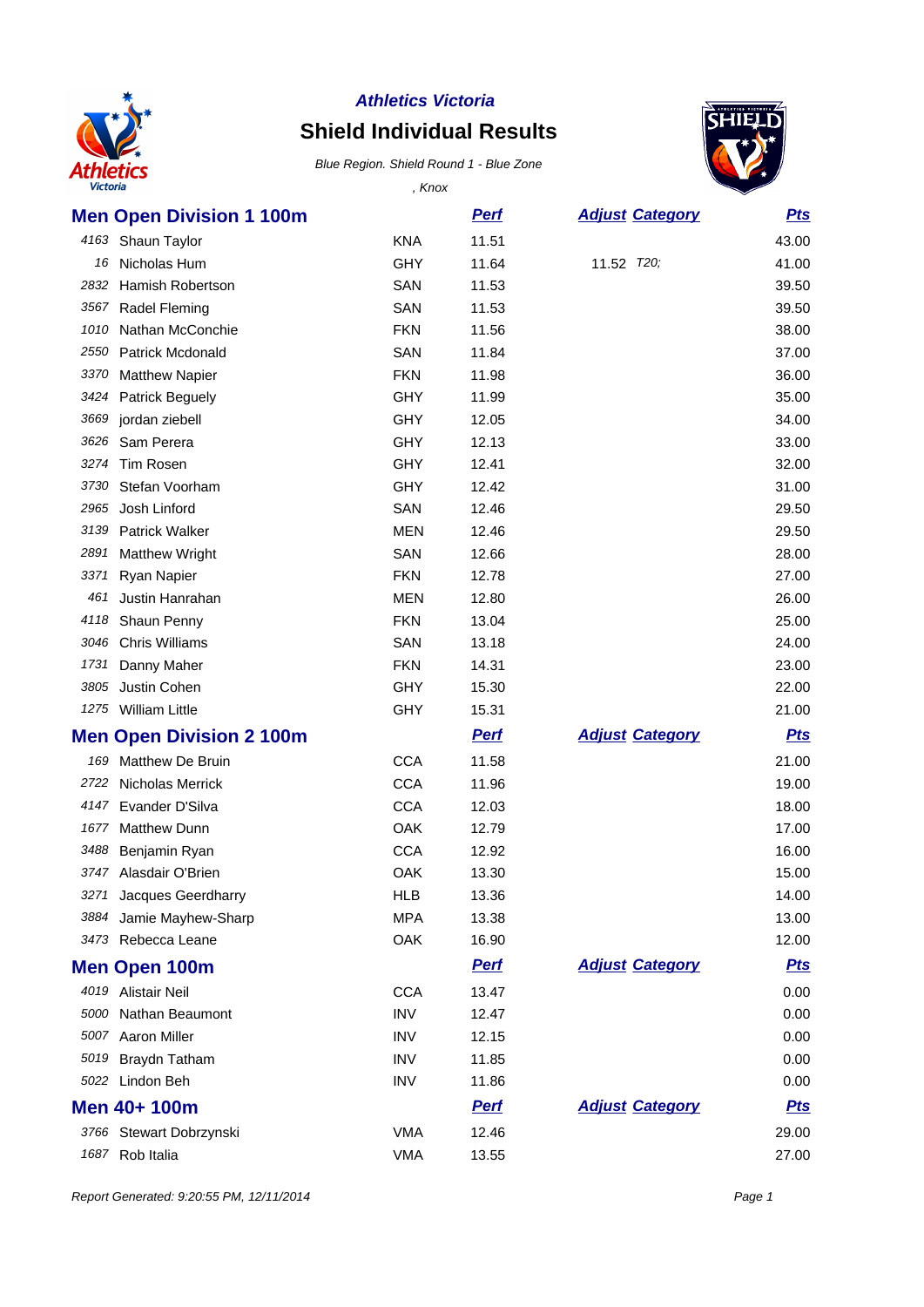

## **Shield Individual Results**



| <b>Victoria</b> |                            | , Knox     |             |                         |            |
|-----------------|----------------------------|------------|-------------|-------------------------|------------|
|                 | 464 Kurt Golonka           | <b>GHY</b> | 13.68       |                         | 26.00      |
| 3592            | Danny Lazzari              | <b>CCA</b> | 13.73       |                         | 25.00      |
| 3953            | Sean Riordan               | <b>VMA</b> | 14.03       |                         | 24.00      |
| 488             | Paul Olsson                | <b>CCA</b> | 15.08       | 14.32 M <sub>50</sub> ; | 23.00      |
| 2024            | Attila Tokai               | GHY        | 14.37       |                         | 22.00      |
| 1567            | Rodney Prime               | <b>KNA</b> | 15.25       |                         | 21.00      |
| 486             | Mark Cauchi                | OAK        | 16.20       | 15.39 M50;              | 20.00      |
| 1672            | <b>Bruce McInnes</b>       | <b>GHY</b> | 17.53       | 15.60 M60;              | 19.00      |
| 1201            | Robert Ryan                | <b>CCA</b> | 16.48       |                         | 18.00      |
| 1268            | lan Poulton                | OAK        | 22.74       | 21.60 M50;              | 17.00      |
|                 | <b>Men U20 100m</b>        |            | <b>Pert</b> | <b>Adjust Category</b>  | <u>Pts</u> |
| 3613            | <b>Blake Anderson</b>      | <b>MEN</b> | 11.84       |                         | 12.00      |
| 3741            | Kale Wood                  | <b>MEN</b> | 11.84       |                         | 12.00      |
| 3757            | <b>Benjamin Hartley</b>    | <b>GHY</b> | 12.19       |                         | 10.00      |
| 3363            | yanni karagiannis          | <b>KNA</b> | 12.29       |                         | 9.00       |
| 2413            | <b>Aidan Powers</b>        | <b>GHY</b> | 12.54       |                         | 8.00       |
|                 | 3624 Zac Calvez            | <b>MEN</b> | 12.63       |                         | 7.00       |
|                 | <b>Men U18 100m</b>        |            | <b>Perf</b> | <b>Adjust Category</b>  | <b>Pts</b> |
| 207             | Jackson Miller-Gage        | <b>FKN</b> | 11.16       |                         | 25.00      |
| 3308            | Michael Hansford           | <b>CCA</b> | 11.24       |                         | 23.00      |
| 214             | Michael Cann               | <b>FKN</b> | 11.45       |                         | 22.00      |
| 3541            | Jordan Carthew             | <b>CCA</b> | 12.08       |                         | 21.00      |
| 2378            | Dane Johns                 | <b>CCA</b> | 12.16       |                         | 20.00      |
| 3276            | Jesse Mulder               | <b>FKN</b> | 12.37       |                         | 19.00      |
| 3557            | Corey Robinson             | <b>KNA</b> | 12.54       |                         | 18.00      |
| 3783            | <b>Edwin Kwek</b>          | <b>GHY</b> | 12.84       |                         | 17.00      |
| 3566            | Noah Fleming               | SAN        | 13.22       |                         | 16.00      |
| 3195            | Sebastian Zammit           | <b>GHY</b> | 13.69       |                         | 15.00      |
|                 | 5001 Brett Ciddor          | <b>INV</b> | 12.26       |                         | 0.00       |
|                 | <b>Men U16 100m</b>        |            | <b>Pert</b> | <b>Adjust Category</b>  | <u>Pts</u> |
|                 | 3032 Denzell Vatansever Ly | <b>CCA</b> | 11.62       |                         | 37.00      |
| 257             | <b>Patrick Myles</b>       | <b>MEN</b> | 12.31       |                         | 34.50      |
| 3446            | Ryan Bolton                | <b>FKN</b> | 12.31       |                         | 34.50      |
| 3302            | Jesse Scholz               | <b>GHY</b> | 12.33       |                         | 33.00      |
| 3862            | Yotam Kimchi               | <b>GHY</b> | 12.34       |                         | 32.00      |
| 3520            | Daniel Vella               | <b>FKN</b> | 12.48       |                         | 31.00      |
| 3958            | <b>Maxwell Pilley</b>      | <b>FKN</b> | 12.53       |                         | 30.00      |
| 3782            | Yohei Hidano               | GHY        | 12.56       |                         | 29.00      |
| 3154            | Anthony Grainger           | <b>FKN</b> | 12.61       |                         | 28.00      |
| 2376            | Elijah Goldman             | <b>MAC</b> | 12.76       |                         | 27.00      |
| 3022            | Joseph Inglis              | <b>GHY</b> | 12.79       |                         | 26.00      |
| 3673            | Gaetan Vamben              | <b>HLB</b> | 13.04       |                         | 25.00      |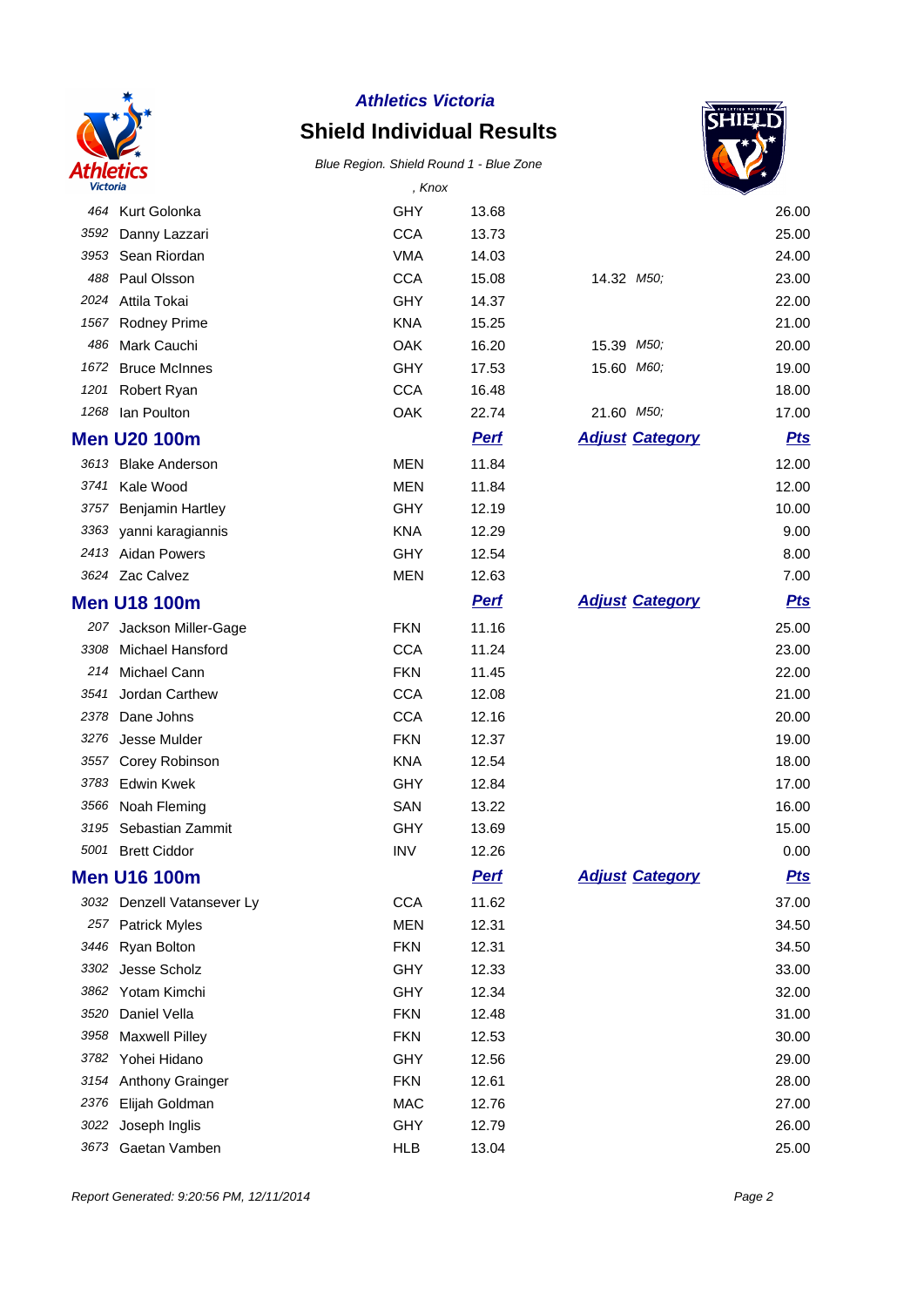

# **Shield Individual Results**



| <b>Victoria</b> |                                   | , Knox     |             |                        |            |
|-----------------|-----------------------------------|------------|-------------|------------------------|------------|
|                 | 2721 Benjamin Merrick             | <b>CCA</b> | 13.23       |                        | 24.00      |
| 3419            | <b>Blake Johns</b>                | <b>CCA</b> | 13.98       |                        | 23.00      |
| 2860            | <b>Bryce Thomas</b>               | <b>CCA</b> | 14.17       |                        | 22.00      |
| 3134            | Jett Schofield                    | SAN        | 14.44       |                        | 21.00      |
| 1692            | Jonas Wilson                      | <b>KNA</b> | 15.04       |                        | 20.00      |
| 577             | <b>Edward Beischer</b>            | <b>SCA</b> | 12.87       |                        | 0.00       |
| 3037            | <b>Dylan Burrows</b>              | <b>FKN</b> | 12.66       |                        | 0.00       |
| 3065            | Isaac Taylor                      | <b>FKN</b> | 13.04       |                        | 0.00       |
| 3261            | <b>Tyler Maddern</b>              | GHY        | 13.61       |                        | 0.00       |
| 3391            | Will Hamill                       | <b>FKN</b> | 12.97       |                        | 0.00       |
| 3508            | Ryan Cooper                       | <b>FKN</b> | 15.50       |                        | 0.00       |
| 3602            | Joshua Grant                      | <b>GHY</b> | 13.04       |                        | 0.00       |
| 3821            | Lachlan Menara                    | GHY        | 13.09       |                        | 0.00       |
| 3938            | Jake Roberts                      | <b>GHY</b> | 14.35       |                        | 0.00       |
|                 | 5012 Ryan Brown                   | <b>INV</b> | 14.29       |                        | 0.00       |
|                 | 5018 Kyle Nunn                    | <b>INV</b> | 12.03       |                        | 0.00       |
|                 | <b>Men U14 100m</b>               |            | <b>Perf</b> | <b>Adjust Category</b> | <u>Pts</u> |
|                 | 3267 Aiden Saluni-Kettle          | <b>CCA</b> | 13.23       |                        | 21.00      |
|                 | 4018 Cameron De Bruin             | <b>CCA</b> | 13.48       |                        | 19.00      |
|                 | 4219 Kaine Foster                 | <b>CCA</b> | 13.99       |                        | 18.00      |
|                 | 4016 Joshua Daniell               | <b>CCA</b> | 14.15       |                        | 17.00      |
|                 | 3142 Lachlan Zachest              | <b>GHY</b> | 14.62       |                        | 16.00      |
|                 | 3345 Liam Glew                    | GHY        | 14.76       |                        | 15.00      |
| 4114            | <b>Ronin Barrett</b>              | <b>FKN</b> | 15.23       |                        | 14.00      |
|                 | 3284 Thanuja Gunawardena          | <b>CCA</b> | 14.79       |                        | 0.00       |
|                 | <b>Women Open Division 1 100m</b> |            | <b>Perf</b> | <b>Adjust Category</b> | <b>Pts</b> |
|                 | 38 Ashleigh Horrobin              | GHY        | 12.83       |                        | 21.00      |
| 3362            | <b>Rachel Barrett</b>             | <b>KNA</b> | 13.28       |                        | 19.00      |
|                 | 2059 Nicole Jones                 | SAN        | 13.44       |                        | 18.00      |
|                 | 2318 Ruby Holten                  | SAN        | 13.49       |                        | 17.00      |
|                 | 3715 Natalie Leontaridis          | GHY        | 13.59       |                        | 16.00      |
|                 | 3787 Estelle Lopes                | GHY        | 14.06       |                        | 15.00      |
| 2060            | Jeanette Reyes                    | SAN        | 14.73       |                        | 14.00      |
|                 | 4035 Ashleigh Stevenson           | <b>KNA</b> | 14.79       |                        | 13.00      |
| 3121            | Rebecca Bearfield-Smith           | <b>GHY</b> | 15.05       |                        | 12.00      |
|                 | 1143 Anna Ross                    | <b>GHY</b> | 16.42       |                        | 11.00      |
|                 | <b>Women Open Division 2 100m</b> |            | <b>Perf</b> | <b>Adjust Category</b> | <u>Pts</u> |
|                 | 161 Cara Moody                    | <b>CCA</b> | 13.72       |                        | 19.00      |
| 3684            | <b>Stephanie Comfort</b>          | <b>CCA</b> | 14.06       |                        | 17.00      |
| 3506            | Megan Heap                        | <b>FKN</b> | 14.31       |                        | 16.00      |
| 4247            | <b>Kimberley Boyce</b>            | <b>FKN</b> | 14.34       |                        | 15.00      |
|                 | 3375 Tess Parton                  | <b>MEN</b> | 14.64       |                        | 14.00      |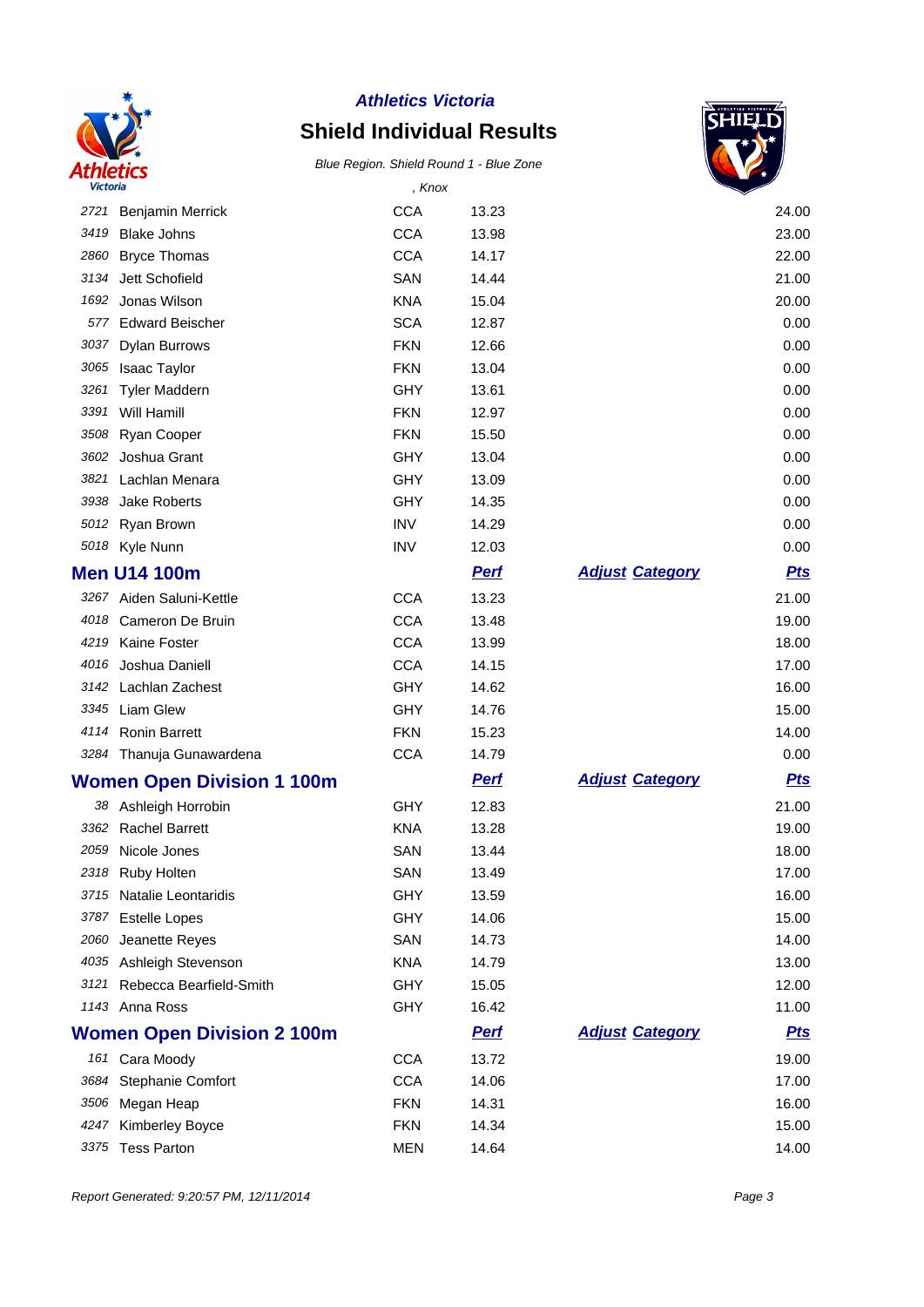

## **Shield Individual Results**



| <b>Victoria</b> |                        | , Knox     |             |                        |            |
|-----------------|------------------------|------------|-------------|------------------------|------------|
|                 | 3784 Elise Ponchard    | <b>FKN</b> | 14.78       |                        | 13.00      |
| 478             | Dorn Jenkins           | <b>MEN</b> | 17.19       |                        | 12.00      |
|                 | <b>Women Open 100m</b> |            | <b>Perf</b> | <b>Adjust Category</b> | <u>Pts</u> |
|                 | 1072 Selam Gifford     | <b>FKN</b> | 15.44       |                        | 0.00       |
|                 | 1087 Sarah Lewis       | <b>SCA</b> | 14.84       |                        | 0.00       |
|                 | <b>Women 40+ 100m</b>  |            | <b>Pert</b> | <b>Adjust Category</b> | <b>Pts</b> |
|                 | 2521 Vicki Charles     | <b>VMA</b> | 16.85       | 15.83 F50;             | 7.00       |
|                 | 3647 Janet Holmes      | <b>VMA</b> | 18.53       | 16.30 F60;             | 5.00       |
|                 | <b>Women U20 100m</b>  |            | <b>Pert</b> | <b>Adjust Category</b> | <b>Pts</b> |
|                 | 3054 Paige Greco       | <b>MEN</b> | 13.93       |                        | 13.00      |
|                 | 4047 Nicola Deacon     | <b>MEN</b> | 14.32       |                        | 11.00      |
| 3865            | bridget gertzel        | <b>MEN</b> | 14.34       |                        | 10.00      |
| 2267            | Bianca Lai             | <b>KNA</b> | 15.03       |                        | 9.00       |
| 3319            | <b>Grace Stebbins</b>  | <b>MEN</b> | 16.14       |                        | 8.00       |
|                 | <b>Women U18 100m</b>  |            | <b>Perf</b> | <b>Adjust Category</b> | <b>Pts</b> |
|                 | 3447 Alexia Loizou     | <b>FKN</b> | 12.59       |                        | 29.00      |
| 3980            | Nicola Davis           | <b>GHY</b> | 12.86       |                        | 27.00      |
| 3813            | Carmen De Bruin        | <b>CCA</b> | 12.94       |                        | 26.00      |
|                 | 3174 Ebony Lane        | <b>FKN</b> | 13.31       |                        | 25.00      |
| 2826            | Clodagh Grogan         | SAN        | 13.45       |                        | 24.00      |
|                 | 203 Bridget Brammer    | <b>GHY</b> | 13.67       |                        | 23.00      |
| 4140            | <b>Tasmin Elwin</b>    | <b>FKN</b> | 13.89       |                        | 22.00      |
| 3278            | <b>Cathy Runting</b>   | <b>FKN</b> | 13.96       |                        | 21.00      |
| 4010            | Shae Durbin            | <b>CCA</b> | 14.22       |                        | 20.00      |
|                 | 3307 Tumerose Carlile  | <b>CCA</b> | 14.90       |                        | 19.00      |
| 1023            | Jordyn McConchie       | <b>FKN</b> | 14.77       |                        | 0.00       |
| 3774            | Ella Taylor            | <b>FKN</b> | 14.35       |                        | 0.00       |
| 5024            | <b>Bianca Jones</b>    | <b>INV</b> | 14.42       |                        | 0.00       |
|                 | <b>Women U16 100m</b>  |            | <b>Pert</b> | <b>Adjust Category</b> | <u>Pts</u> |
| 261             | Sienna Fighera         | SAN        | 12.71       |                        | 41.00      |
| 3510            | <b>Christine Byrne</b> | <b>GHY</b> | 12.97       |                        | 39.00      |
| 3653            | Skyla Lauch            | <b>FKN</b> | 13.55       |                        | 38.00      |
| 246             | Ciara Losty            | <b>GHY</b> | 13.62       |                        | 36.50      |
| 3537            | Laura Bloomfield       | <b>FKN</b> | 13.62       |                        | 36.50      |
| 3487            | Sarah Marshall         | <b>FKN</b> | 14.00       |                        | 35.00      |
| 3474            | Zoe Cunningham         | <b>MEN</b> | 14.07       |                        | 34.00      |
| 4053            | <b>GOPIKA KANANGOT</b> | <b>CCA</b> | 14.37       |                        | 33.00      |
| 3678            | Hope Kareta            | <b>HLB</b> | 14.44       |                        | 32.00      |
| 3038            | <b>Elise Burrows</b>   | <b>FKN</b> | 14.56       |                        | 31.00      |
| 4012            | Zoja Kovacs            | <b>CCA</b> | 14.81       |                        | 30.00      |
|                 | 3690 Janita Kareta     | <b>HLB</b> | 14.88       |                        | 29.00      |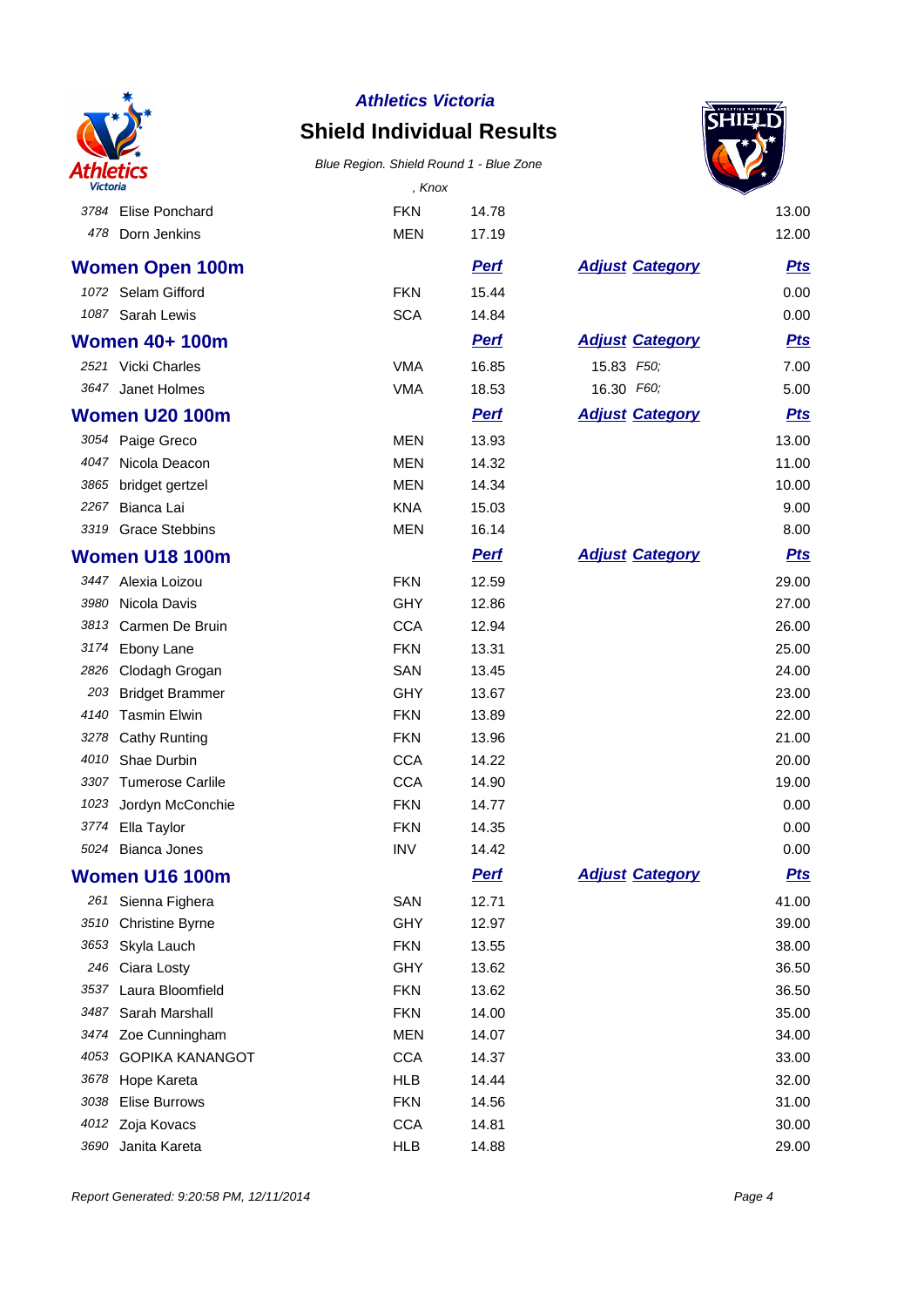

# **Shield Individual Results**



| <b>Victoria</b> |                                 | , Knox     |             |                        |            |
|-----------------|---------------------------------|------------|-------------|------------------------|------------|
|                 | 4076 Alyssa Prosser             | <b>CCA</b> | 15.28       |                        | 28.00      |
|                 | 3593 LUCY VILLELLA              | <b>CCA</b> | 15.36       |                        | 27.00      |
| 4104            | Jemma Eastwood                  | OAK        | 15.37       |                        | 26.00      |
| 3677            | Moana Kareta                    | <b>HLB</b> | 15.54       |                        | 25.00      |
| 4009            | Jade Durbin                     | <b>CCA</b> | 16.72       |                        | 0.00       |
|                 | 5006 Melissa Vorster            | <b>INV</b> | 13.93       |                        | 0.00       |
|                 | <b>Women U14 100m</b>           |            | <b>Perf</b> | <b>Adjust Category</b> | <b>Pts</b> |
|                 | 3484 Mietta Russell             | SAN        | 13.40       |                        | 21.00      |
| 3957            | <b>Madison Chong</b>            | SAN        | 13.58       |                        | 19.00      |
| 3522            | Macy Wight                      | <b>FKN</b> | 14.13       |                        | 18.00      |
| 267             | Annabelle Holman                | SAN        | 14.17       |                        | 17.00      |
| 3251            | <b>Bridie Kelly</b>             | <b>FKN</b> | 14.52       |                        | 16.00      |
| 4057            | Kayla Rushby                    | <b>CCA</b> | 14.72       |                        | 15.00      |
| 3559            | <b>Annabel Briet</b>            | <b>CCA</b> | 14.82       |                        | 14.00      |
| 3486            | Tayla Jade Hughes               | <b>FKN</b> | 14.87       |                        | 13.00      |
| 2767            | Matisse Lazzari                 | <b>CCA</b> | 15.06       |                        | 12.00      |
| 3518            | Ebony Zuydwyk                   | <b>FKN</b> | 15.60       |                        | 11.00      |
| 2766            | Dayna Crees                     | <b>CCA</b> | 19.09       | 17.18 T35;             | 10.00      |
|                 | <b>Men Open Division 1 400m</b> |            | <b>Pert</b> | <b>Adjust Category</b> | <b>Pts</b> |
|                 | 4028 Timothy Crane              | <b>GHY</b> | 51.40       |                        | 43.00      |
| 2832            | Hamish Robertson                | SAN        | 52.36       |                        | 41.00      |
| 4223            | Evan Pearce                     | <b>KNA</b> | 52.49       |                        | 40.00      |
| 2550            | Patrick Mcdonald                | SAN        | 52.73       |                        | 39.00      |
| 2891            | <b>Matthew Wright</b>           | SAN        | 52.76       |                        | 38.00      |
| 16              | Nicholas Hum                    | <b>GHY</b> | 53.76       | 53.22 T20;             | 37.00      |
| 3565            | Jordan Fleming                  | SAN        | 53.27       |                        | 36.00      |
| 3139            | <b>Patrick Walker</b>           | <b>MEN</b> | 53.72       |                        | 35.00      |
| 3626            | Sam Perera                      | <b>GHY</b> | 54.35       |                        | 34.00      |
| 3424            | <b>Patrick Beguely</b>          | GHY        | 54.47       |                        | 33.00      |
| 4071            | Nicholas Crane                  | <b>GHY</b> | 55.84       |                        | 32.00      |
| 3730            | Stefan Voorham                  | <b>GHY</b> | 55.86       |                        | 31.00      |
| 4163            | Shaun Taylor                    | <b>KNA</b> | 56.60       |                        | 30.00      |
| 3274            | Tim Rosen                       | <b>GHY</b> | 56.85       |                        | 29.00      |
| 461             | Justin Hanrahan                 | <b>MEN</b> | 57.58       |                        | 28.00      |
| 3046            | <b>Chris Williams</b>           | SAN        | 58.20       |                        | 27.00      |
| 3343            | <b>Travis Taylor</b>            | <b>GHY</b> | 63.33       |                        | 26.00      |
| 2965            | Josh Linford                    | SAN        | 67.02       |                        | 25.00      |
| 1731            | Danny Maher                     | <b>FKN</b> | 70.55       |                        | 24.00      |
|                 | <b>Men Open Division 2 400m</b> |            | <b>Perf</b> | <b>Adjust Category</b> | <u>Pts</u> |
| 169             | <b>Matthew De Bruin</b>         | <b>CCA</b> | 49.91       |                        | 21.00      |
| 2750            | <b>Jake Stevens</b>             | <b>MPA</b> | 50.72       |                        | 19.00      |
| 3884            | Jamie Mayhew-Sharp              | <b>MPA</b> | 53.05       |                        | 18.00      |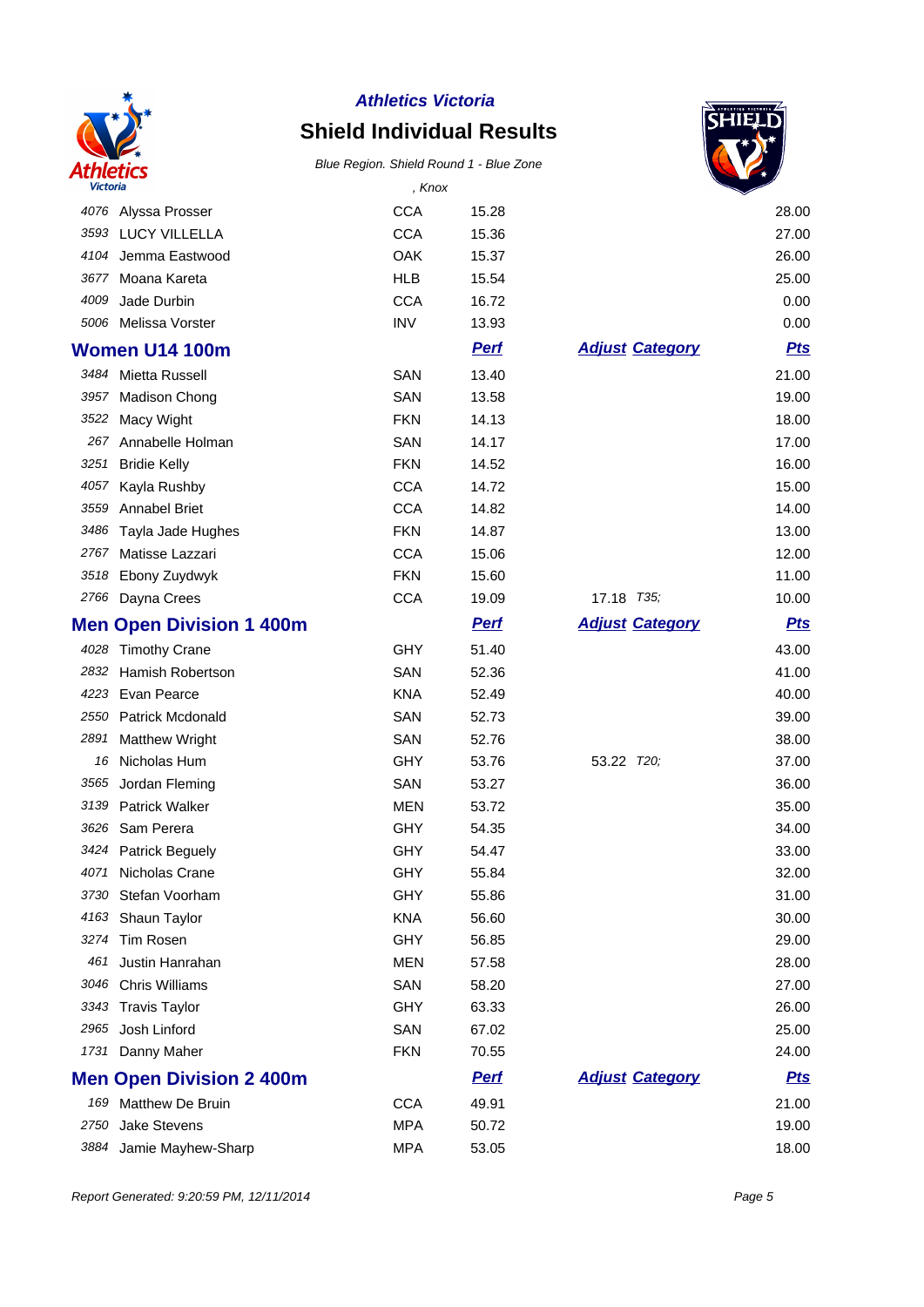

# **Shield Individual Results**

#### Blue Region. Shield Round 1 - Blue Zone



| Victoria |                            | , Knox     |             |                        |            |
|----------|----------------------------|------------|-------------|------------------------|------------|
| 3747     | Alasdair O'Brien           | OAK        | 63.53       |                        | 17.00      |
| 1677     | <b>Matthew Dunn</b>        | OAK        | 64.88       |                        | 16.00      |
| 3488     | Benjamin Ryan              | <b>CCA</b> | 72.05       |                        | 15.00      |
| 1566     | Dan Langelaan              | <b>CCA</b> | 72.98       |                        | 14.00      |
| 3473     | Rebecca Leane              | OAK        | 1:41.01     |                        | 13.00      |
|          | <b>Men Open 400m</b>       |            | <b>Perf</b> | <b>Adjust Category</b> | <b>Pts</b> |
| 5019     | <b>Braydn Tatham</b>       | <b>INV</b> | 53.38       |                        | 0.00       |
|          | 5022 Lindon Beh            | <b>INV</b> | 53.90       |                        | 0.00       |
|          | Men 40+ 400m               |            | <b>Perf</b> | <b>Adjust Category</b> | <b>Pts</b> |
|          | 3766 Stewart Dobrzynski    | <b>VMA</b> | 56.51       |                        | 29.00      |
|          | 464 Kurt Golonka           | GHY        | 61.49       |                        | 27.00      |
| 3953     | Sean Riordan               | <b>VMA</b> | 61.53       |                        | 26.00      |
| 3592     | Danny Lazzari              | <b>CCA</b> | 61.84       |                        | 25.00      |
| 1188     | Chris Brown                | OAK        | 77.49       | 73.61 M50;             | 24.00      |
| 1201     | Robert Ryan                | <b>CCA</b> | 76.67       |                        | 23.00      |
| 488      | Paul Olsson                | <b>CCA</b> | 81.47       | 77.39 M50;             | 22.00      |
| 486      | Mark Cauchi                | OAK        | 82.21       | 78.09 M50;             | 21.00      |
| 1268     | Ian Poulton                | OAK        | 1:33.50     | 88.82 M50;             | 20.00      |
|          | <b>Men U20 400m</b>        |            | <b>Pert</b> | <b>Adjust Category</b> | <b>Pts</b> |
|          | 1975 Mark Richards         | <b>KNA</b> | 52.42       |                        | 13.00      |
|          | 3412 Andreas Baruhas       | <b>MEN</b> | 53.07       |                        | 11.00      |
| 3613     | <b>Blake Anderson</b>      | <b>MEN</b> | 53.84       |                        | 10.00      |
| 4262     | <b>Tristan Lilley-Hale</b> | <b>KNA</b> | 54.47       |                        | 9.00       |
| 3757     | <b>Benjamin Hartley</b>    | <b>GHY</b> | 54.49       |                        | 8.00       |
|          | 2413 Aidan Powers          | <b>GHY</b> | 55.22       |                        | 7.00       |
|          | 3741 Kale Wood             | <b>MEN</b> | 60.00       |                        | 6.00       |
|          | <b>Men U18 400m</b>        |            | <b>Pert</b> | <b>Adjust Category</b> | <b>Pts</b> |
|          | 210 Lawson Power           | <b>FKN</b> | 50.14       |                        | 25.00      |
| 3541     | Jordan Carthew             | <b>CCA</b> | 52.94       |                        | 23.00      |
| 3308     | Michael Hansford           | <b>CCA</b> | 53.11       |                        | 22.00      |
| 3475     | Sean Flintoft              | SAN        | 54.31       |                        | 21.00      |
| 3844     | Jasper Bruten              | SAN        | 55.23       |                        | 20.00      |
| 3557     | Corey Robinson             | <b>KNA</b> | 55.42       |                        | 19.00      |
| 1376     | Declan Murphy              | GHY        | 55.59       |                        | 18.00      |
| 1904     | Jeremy Fraser              | <b>MPA</b> | 58.31       |                        | 17.00      |
| 2378     | Dane Johns                 | <b>CCA</b> | 59.25       |                        | 16.00      |
|          | 3195 Sebastian Zammit      | <b>GHY</b> | 71.68       |                        | 15.00      |
|          | <b>Men U16 400m</b>        |            | <u>Perf</u> | <b>Adjust Category</b> | <u>Pts</u> |
|          | 1457 William Carter        | <b>MEN</b> | 54.82       |                        | 37.00      |
|          | 2708 Asher Marks           | <b>MAC</b> | 55.08       |                        | 35.00      |
| 3037     | <b>Dylan Burrows</b>       | <b>FKN</b> | 55.42       |                        | 34.00      |
| 3520     | Daniel Vella               | <b>FKN</b> | 55.65       |                        | 33.00      |

Report Generated: 9:20:59 PM, 12/11/2014 **Page 6**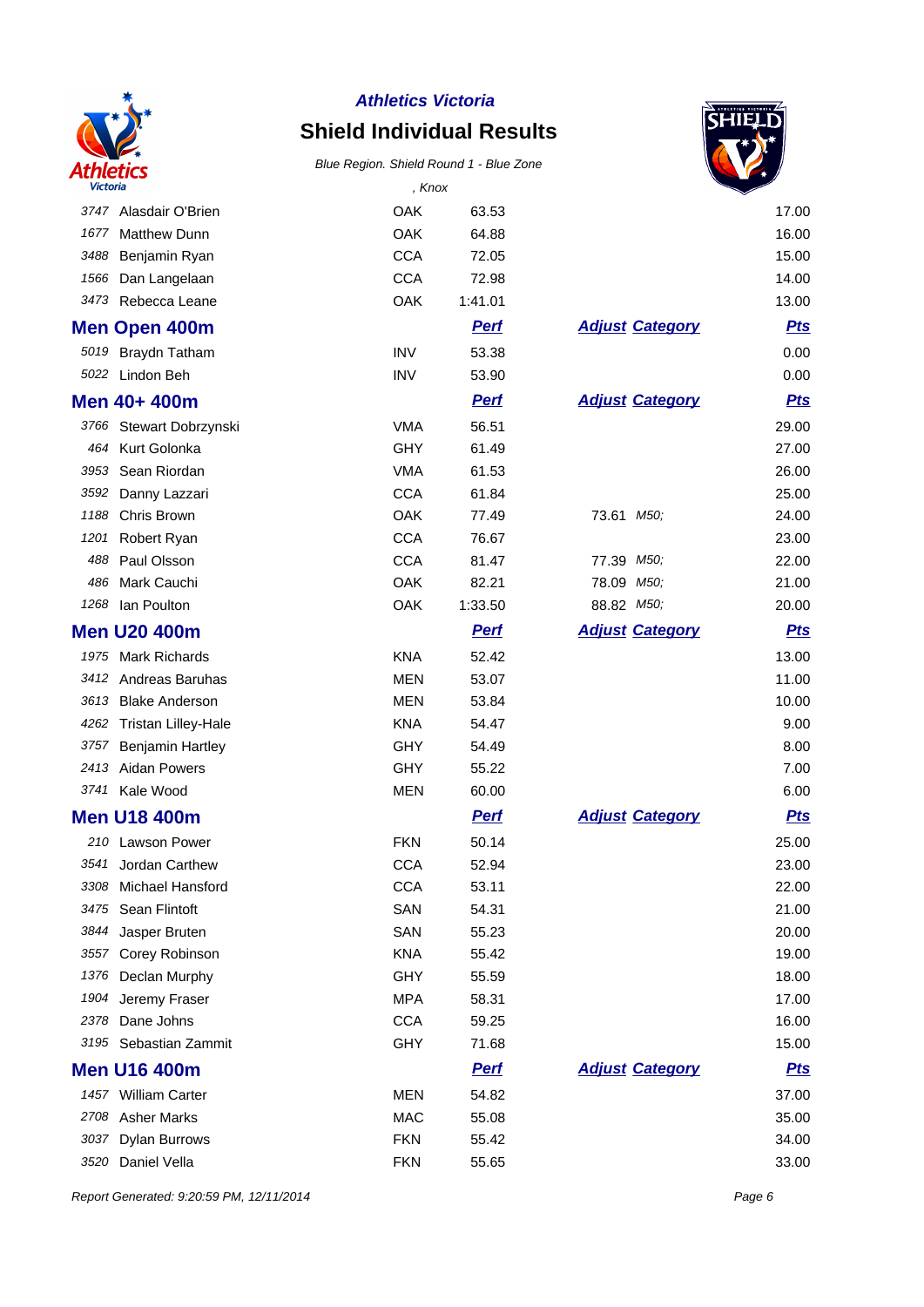

# **Shield Individual Results**



| <b>Victoria</b> |                                   | , Knox     |             |                        |            |
|-----------------|-----------------------------------|------------|-------------|------------------------|------------|
|                 | 3032 Denzell Vatansever Ly        | <b>CCA</b> | 56.30       |                        | 32.00      |
|                 | 3958 Maxwell Pilley               | <b>FKN</b> | 58.02       |                        | 31.00      |
|                 | 3022 Joseph Inglis                | <b>GHY</b> | 58.23       |                        | 30.00      |
| 3404            | Jesse Dunsmore                    | <b>FKN</b> | 58.24       |                        | 29.00      |
| 3602            | Joshua Grant                      | <b>GHY</b> | 58.53       |                        | 28.00      |
| 1693            | Ethan Anthony                     | <b>MPA</b> | 60.89       |                        | 27.00      |
| 3782            | Yohei Hidano                      | <b>GHY</b> | 60.98       |                        | 26.00      |
| 2358            | James Burren                      | <b>KNA</b> | 63.52       |                        | 25.00      |
| 2528            | Max Meuleman                      | <b>GHY</b> | 64.75       |                        | 24.00      |
| 2721            | Benjamin Merrick                  | <b>CCA</b> | 65.64       |                        | 23.00      |
| 3419            | <b>Blake Johns</b>                | <b>CCA</b> | 67.41       |                        | 22.00      |
| 577             | <b>Edward Beischer</b>            | <b>SCA</b> | 55.11       |                        | 0.00       |
|                 | 1822 William Ockenden             | GHY        | 65.45       |                        | 0.00       |
|                 | 3446 Ryan Bolton                  | <b>FKN</b> | 59.77       |                        | 0.00       |
|                 | <b>Men U14 400m</b>               |            | <b>Perf</b> | <b>Adjust Category</b> | <b>Pts</b> |
|                 | 3284 Thanuja Gunawardena          | <b>CCA</b> | 66.46       |                        | 21.00      |
|                 | 3350 Samuel Torey                 | <b>FKN</b> | 68.86       |                        | 19.00      |
|                 | 4018 Cameron De Bruin             | <b>CCA</b> | 69.64       |                        | 18.00      |
|                 | <b>Women Open Division 1 400m</b> |            | <b>Pert</b> | <b>Adjust Category</b> | <b>Pts</b> |
|                 | 3637 Kelly Rosie                  | SAN        | 57.01       |                        | 21.00      |
| 3500            | Olivia Goder                      | <b>KNA</b> | 57.73       |                        | 19.00      |
|                 | 2878 Adelaide Robertson           | SAN        | 60.90       |                        | 18.00      |
| 1174            | Anna Saw                          | <b>GHY</b> | 63.30       |                        | 17.00      |
| 1832            | Danielle Trowell                  | <b>GHY</b> | 63.52       |                        | 16.00      |
| 2318            | <b>Ruby Holten</b>                | SAN        | 66.79       |                        | 15.00      |
| 1633            | Keana Tour-May                    | <b>GHY</b> | 67.00       |                        | 14.00      |
| 2059            | Nicole Jones                      | SAN        | 68.47       |                        | 13.00      |
| 4035            | Ashleigh Stevenson                | <b>KNA</b> | 73.09       |                        | 12.00      |
| 2564            | Gemma Hocart                      | <b>KNA</b> | 79.14       |                        | 11.00      |
|                 | <b>Women Open Division 2 400m</b> |            | <u>Perf</u> | <b>Adjust Category</b> | <u>Pts</u> |
|                 | 1732 Nicole Maher                 | <b>FKN</b> | 58.91       |                        | 19.00      |
| 1410            | <b>Heather Whitaker</b>           | <b>MEN</b> | 60.35       |                        | 17.00      |
| 3684            | Stephanie Comfort                 | <b>CCA</b> | 64.71       |                        | 16.00      |
| 1408            | Claire Johnson                    | <b>MEN</b> | 66.68       |                        | 15.00      |
|                 | 161 Cara Moody                    | <b>CCA</b> | 67.42       |                        | 14.00      |
|                 | 1030 Sophie Brennan               | <b>MPA</b> | 67.91       |                        | 13.00      |
|                 | <b>Women Open 400m</b>            |            | <b>Pert</b> | <b>Adjust Category</b> | <u>Pts</u> |
|                 | 5025 Abbey Del La Motte           | <b>INV</b> | 55.88       |                        | 0.00       |
|                 | <b>Women 40+ 400m</b>             |            | <b>Pert</b> | <b>Adjust Category</b> | <u>Pts</u> |
|                 | 1206 Caroline Beischer            | <b>SCA</b> | 74.24       |                        | 0.00       |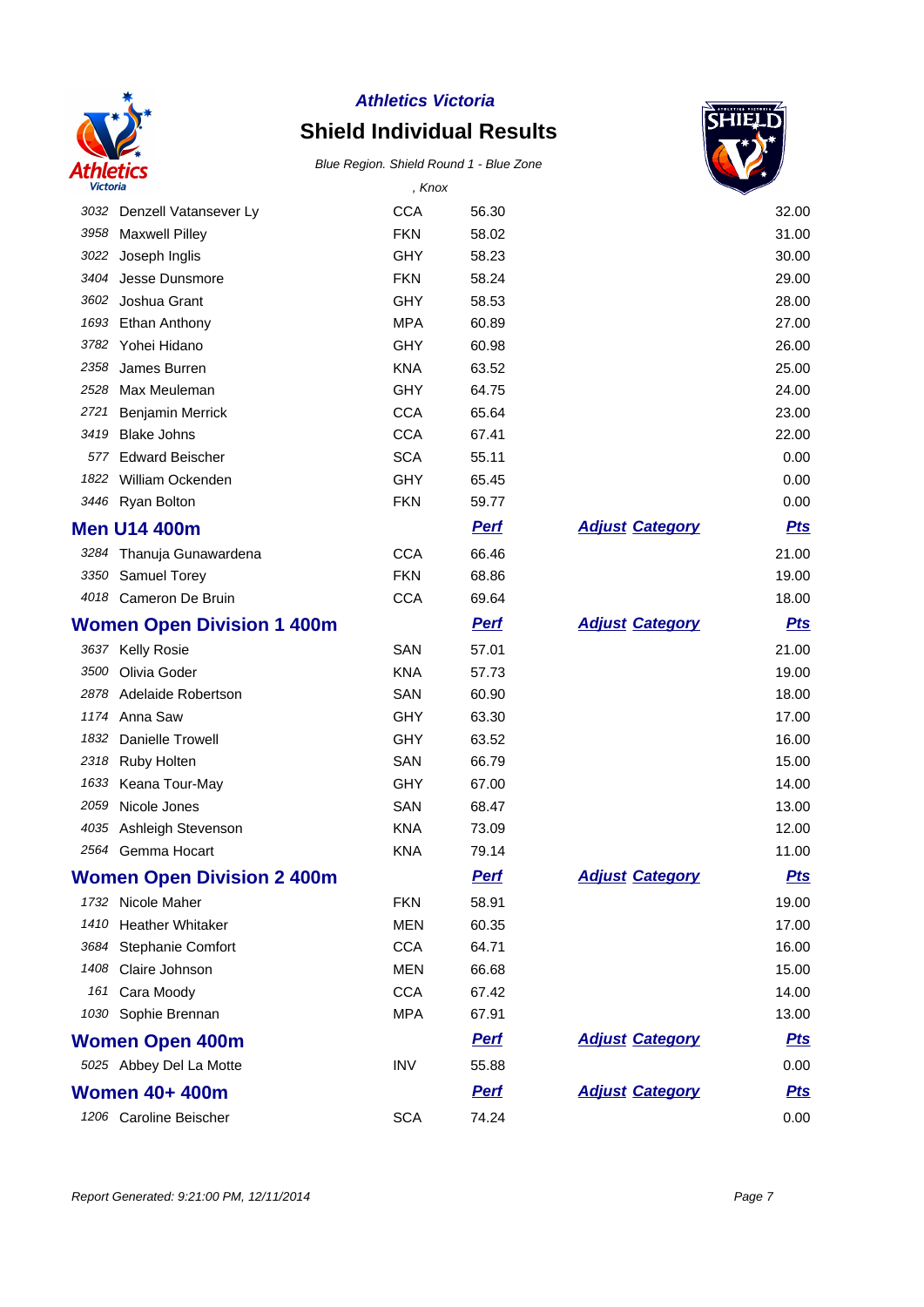

# **Shield Individual Results**

Blue Region. Shield Round 1 - Blue Zone



| <b>Victoria</b> |                                  | , Knox     |             |                        |            |
|-----------------|----------------------------------|------------|-------------|------------------------|------------|
|                 | <b>Women U20 400m</b>            |            | <b>Perf</b> | <b>Adjust Category</b> | <b>Pts</b> |
|                 | 3758 Georgina Ryan               | <b>GHY</b> | 60.02       |                        | 13.00      |
|                 | 2267 Bianca Lai                  | <b>KNA</b> | 69.23       |                        | 11.00      |
|                 | <b>Women U18 400m</b>            |            | <b>Perf</b> | <b>Adjust Category</b> | <b>Pts</b> |
|                 | 3447 Alexia Loizou               | <b>FKN</b> | 57.15       |                        | 29.00      |
| 3980            | Nicola Davis                     | <b>GHY</b> | 59.64       |                        | 27.00      |
| 4134            | Clea Clifford                    | <b>FKN</b> | 61.00       |                        | 26.00      |
| 203             | <b>Bridget Brammer</b>           | <b>GHY</b> | 62.27       |                        | 25.00      |
| 2321            | <b>Charlotte McKenzie</b>        | GHY        | 62.91       |                        | 24.00      |
| 3813            | Carmen De Bruin                  | <b>CCA</b> | 63.11       |                        | 23.00      |
| 1014            | <b>Riley Cridland</b>            | <b>FKN</b> | 64.01       |                        | 22.00      |
| 3874            | Chloe Barnard                    | <b>FKN</b> | 65.21       |                        | 21.00      |
| 1136            | Kaitlin Barr                     | GHY        | 65.30       |                        | 20.00      |
| 2826            | Clodagh Grogan                   | SAN        | 66.41       |                        | 19.00      |
| 1529            | Jessica McFarlane                | <b>KNA</b> | 75.89       |                        | 18.00      |
| 3217            | Lucy Romanoff                    | <b>FKN</b> | 69.61       |                        | 0.00       |
| 3278            | <b>Cathy Runting</b>             | <b>FKN</b> | 66.91       |                        | 0.00       |
| 5024            | <b>Bianca Jones</b>              | <b>INV</b> | 63.06       |                        | 0.00       |
|                 | <b>Women U16 400m</b>            |            | <b>Pert</b> | <b>Adjust Category</b> | <b>Pts</b> |
|                 | 246 Ciara Losty                  | <b>GHY</b> | 60.09       |                        | 41.00      |
| 3349            | Georgina Torey                   | <b>FKN</b> | 61.72       |                        | 39.00      |
| 3537            | Laura Bloomfield                 | <b>FKN</b> | 63.82       |                        | 38.00      |
| 2335            | Samantha Miller                  | <b>GHY</b> | 65.60       |                        | 37.00      |
| 3510            | <b>Christine Byrne</b>           | GHY        | 66.21       |                        | 36.00      |
| 3653            | Skyla Lauch                      | <b>FKN</b> | 66.68       |                        | 35.00      |
| 3156            | Claudia Carter                   | GHY        | 67.73       |                        | 34.00      |
| 4076            | Alyssa Prosser                   | <b>CCA</b> | 69.74       |                        | 33.00      |
| 3038            | <b>Elise Burrows</b>             | <b>FKN</b> | 72.04       |                        | 32.00      |
|                 | 4104 Jemma Eastwood              | OAK        | 74.90       |                        | 31.00      |
| 3677            | Moana Kareta                     | HLB        | 75.23       |                        | 30.00      |
| 3678            | Hope Kareta                      | <b>HLB</b> | 78.30       |                        | 29.00      |
| 3764            | Naomi Merrilees                  | <b>CCA</b> | 1:36.27     |                        | 28.00      |
| 5006            | Melissa Vorster                  | <b>INV</b> | 67.24       |                        | 0.00       |
|                 | 5011 Felicity Jagusch            | <b>INV</b> | 68.82       |                        | 0.00       |
|                 | Women U14 400m                   |            | <b>Pert</b> | <b>Adjust Category</b> | <u>Pts</u> |
|                 | 3521 Abby Schiffer               | <b>FKN</b> | 69.43       |                        | 21.00      |
| 2767            | Matisse Lazzari                  | <b>CCA</b> | 70.28       |                        | 19.00      |
| 3517            | <b>Bella Enno</b>                | <b>FKN</b> | 81.61       |                        | 18.00      |
|                 | 1086 Rachel Aitken               | <b>SCA</b> | 88.70       |                        | 0.00       |
|                 | <b>Men Open Division 1 1500m</b> |            | <b>Perf</b> | <b>Adjust Category</b> | <u>Pts</u> |
|                 | 4028 Timothy Crane               | <b>GHY</b> | 4:18.6h     |                        | 43.00      |
| 1407            | Andrew Johnson                   | <b>MEN</b> | 4:22.9h     |                        | 41.00      |

Report Generated: 9:21:01 PM, 12/11/2014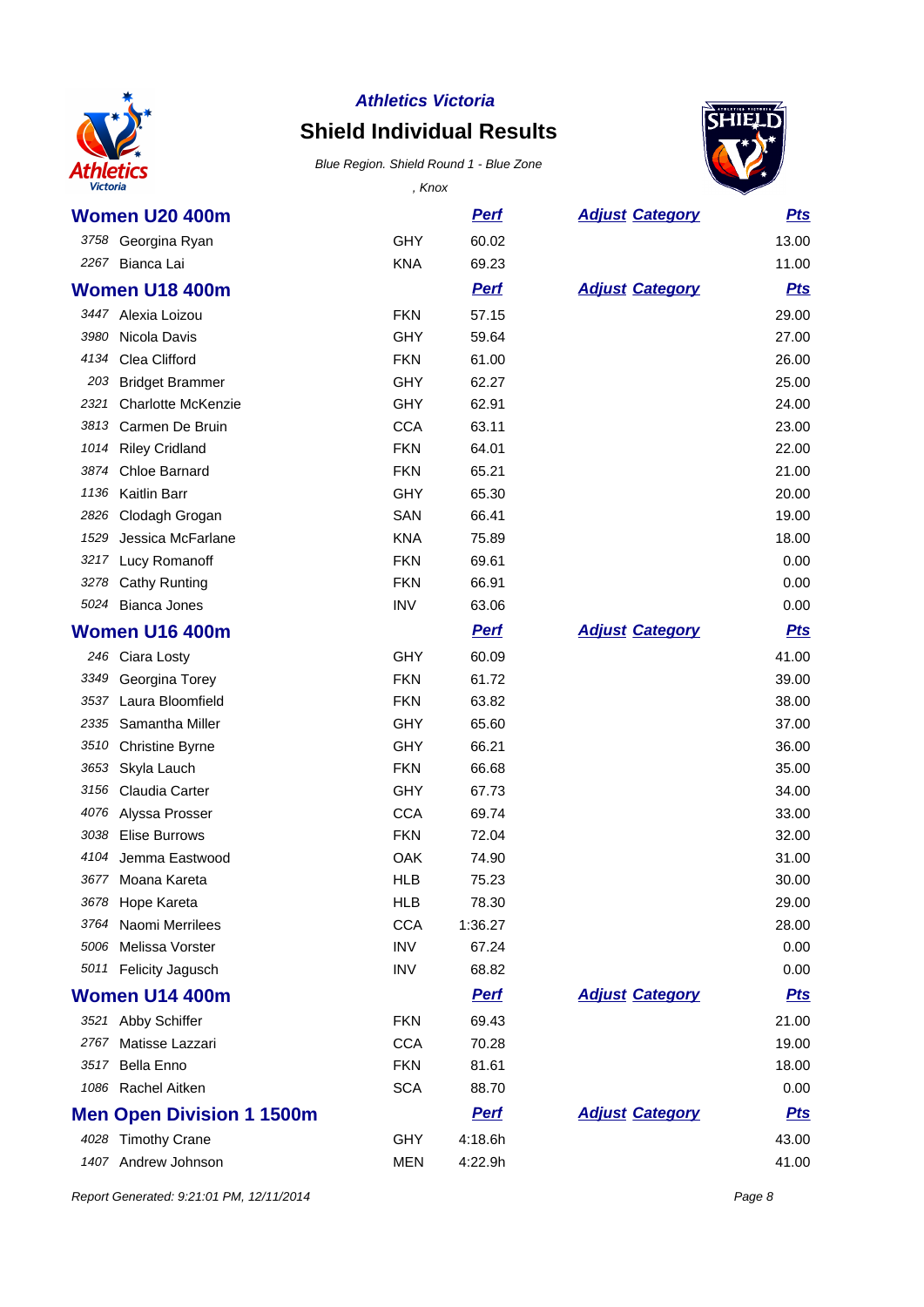

# **Shield Individual Results**



| <b>Victoria</b> |                                  | , Knox     |             |                        |            |
|-----------------|----------------------------------|------------|-------------|------------------------|------------|
| 4071            | Nicholas Crane                   | <b>GHY</b> | 4:23.9h     |                        | 40.00      |
| 46              | Craig Appleby                    | <b>KNA</b> | 4:29.3h     |                        | 39.00      |
| 3343            | <b>Travis Taylor</b>             | <b>GHY</b> | 4:30.7h     |                        | 38.00      |
| 3046            | <b>Chris Williams</b>            | SAN        | 4:33.8h     |                        | 37.00      |
| 1275            | <b>William Little</b>            | <b>GHY</b> | 4:38.9h     |                        | 36.00      |
| 2718            | Mike Rennie                      | <b>KNA</b> | 4:46.2h     |                        | 35.00      |
| 3805            | Justin Cohen                     | GHY        | 4:50.8h     |                        | 34.00      |
| 3730            | Stefan Voorham                   | GHY        | 4:52.0h     |                        | 33.00      |
| 2066            | <b>Alexander Stewart</b>         | <b>GHY</b> | 5:04.7h     |                        | 32.00      |
| 461             | Justin Hanrahan                  | <b>MEN</b> | 5:06.9h     |                        | 31.00      |
| 3318            | <b>Taylor Ogden</b>              | <b>MEN</b> | 5:08.5h     |                        | 30.00      |
| 1731            | Danny Maher                      | <b>FKN</b> | 5:46.7h     |                        | 29.00      |
|                 | <b>Men Open Division 2 1500m</b> |            | <b>Perf</b> | <b>Adjust Category</b> | <u>Pts</u> |
| 2750            | Jake Stevens                     | <b>MPA</b> | 4:01.6h     |                        | 21.00      |
| 4102            | Zachary Rouse                    | <b>MPA</b> | 4:13.4h     |                        | 19.00      |
| 4101            | Jordan Rouse                     | <b>MPA</b> | 4:13.8h     |                        | 18.00      |
| 1213            | Shane Bishop                     | <b>MPA</b> | 4:29.8h     |                        | 17.00      |
| 2981            | <b>Christopher Cheniart</b>      | <b>HLB</b> | 4:32.1h     |                        | 16.00      |
| 1566            | Dan Langelaan                    | <b>CCA</b> | 4:51.4h     |                        | 15.00      |
| 305             | <b>Benjamin Bailey</b>           | <b>CCA</b> | 4:51.8h     |                        | 14.00      |
| 4201            | Jerome Rowcroft                  | <b>HLB</b> | 4:55.6h     |                        | 13.00      |
| 3488            | Benjamin Ryan                    | <b>CCA</b> | 5:24.8h     |                        | 12.00      |
| 3747            | Alasdair O'Brien                 | OAK        | 5:31.4h     |                        | 11.00      |
|                 | Men Open 1500m                   |            | <b>Pert</b> | <b>Adjust Category</b> | <b>Pts</b> |
|                 | 1503 Brett Anthony               | <b>MPA</b> | 4:47.6h     |                        | 0.00       |
| 3884            | Jamie Mayhew-Sharp               | <b>MPA</b> | 4:50.2h     |                        | 0.00       |
|                 | 5010 Jacob McCohon               | <b>INV</b> | 4:24.2h     |                        | 0.00       |
|                 | Men 40+ 1500m                    |            | <b>Perf</b> | <b>Adjust Category</b> | <b>Pts</b> |
|                 | 1378 Paul Wilson                 | <b>KNA</b> | 4:36.1h     |                        | 29.00      |
| 1033            | Michael Wheatley                 | <b>MPA</b> | 5:10.0h     |                        | 27.00      |
| 464             | Kurt Golonka                     | <b>GHY</b> | 5:18.3h     |                        | 26.00      |
| 2049            | lan Henderson                    | <b>GHY</b> | 5:21.0h     |                        | 25.00      |
| 1567            | <b>Rodney Prime</b>              | <b>KNA</b> | 5:21.6h     |                        | 24.00      |
| 1298            | Sam Defanis                      | <b>VMA</b> | 6:17.8h     | 5:24.9h M60,           | 23.00      |
| 2554            | Lyndon Loader                    | <b>GHY</b> | 5:42.0h     |                        | 22.00      |
| 1188            | Chris Brown                      | OAK        | 6:16.8h     | 5:50.4h M50,           | 21.00      |
| 1201            | Robert Ryan                      | <b>CCA</b> | 5:56.9h     |                        | 20.00      |
| 4162            | Mark O'Mahony                    | <b>KNA</b> | 6:05.4h     |                        | 19.00      |
| 1791            | Adrian Lyness                    | <b>CCA</b> | 6:20.7h     |                        | 18.00      |
| 1268            | Ian Poulton                      | OAK        | 7:50.2h     | 7:17.3h M50;           | 17.00      |
|                 | <b>Men U20 1500m</b>             |            | <b>Perf</b> | <b>Adjust Category</b> | <u>Pts</u> |
|                 | 1975 Mark Richards               | <b>KNA</b> | 4:07.9h     |                        | 13.00      |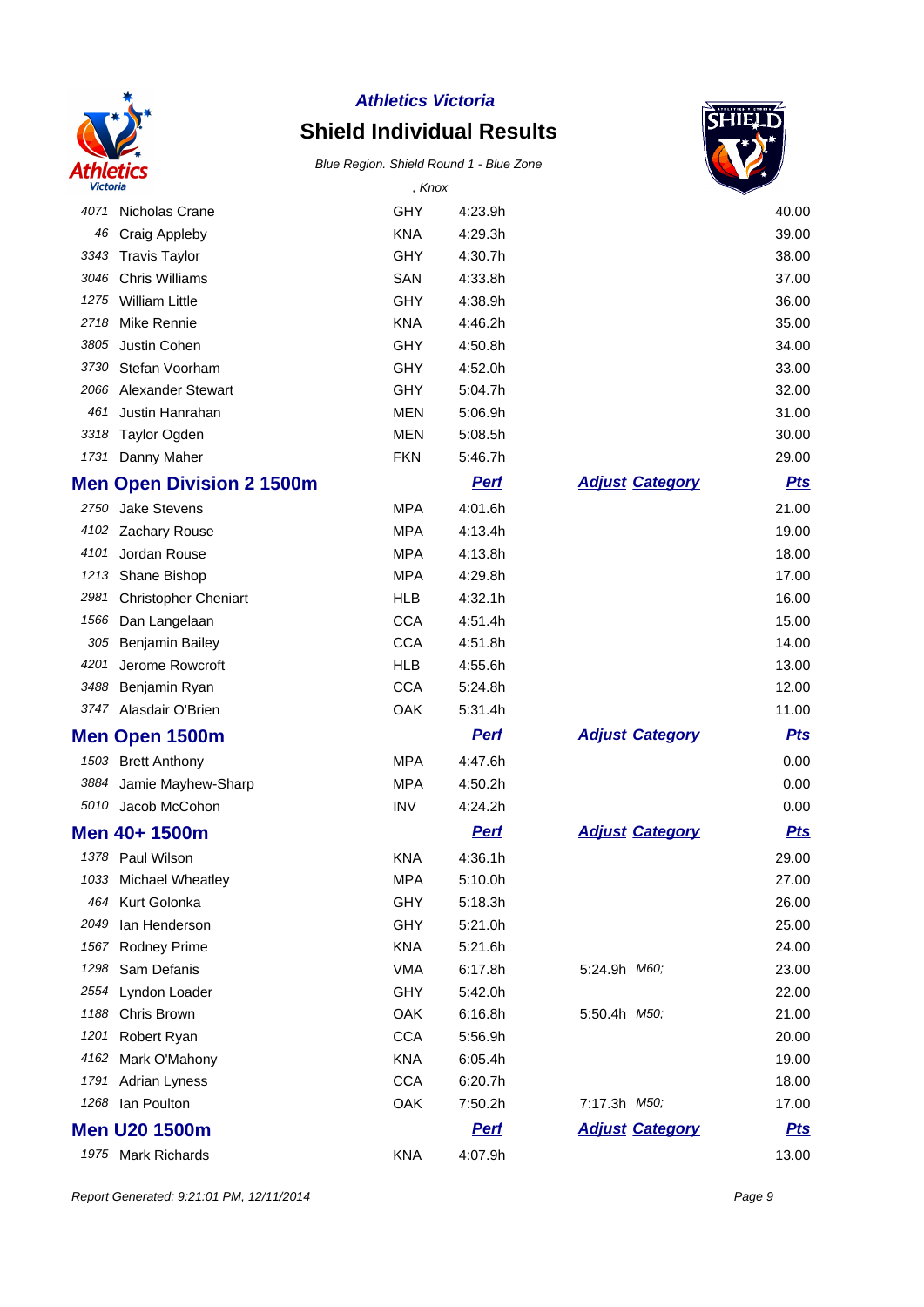

# **Shield Individual Results**



| Victoria |                                    | , Knox     |             |                        |            |
|----------|------------------------------------|------------|-------------|------------------------|------------|
|          | 3412 Andreas Baruhas               | <b>MEN</b> | 4:28.8h     |                        | 11.00      |
| 3745     | Daniel Sheridan                    | <b>KNA</b> | 4:42.9h     |                        | 10.00      |
| 2065     | Luke McCarthy                      | <b>MEN</b> | 4:44.0h     |                        | 9.00       |
| 4262     | <b>Tristan Lilley-Hale</b>         | <b>KNA</b> | 7:01.8h     |                        | 8.00       |
| 5008     | <b>Charles Kittle</b>              | <b>INV</b> | 4:45.2h     |                        | 0.00       |
|          | <b>Men U18 1500m</b>               |            | <b>Pert</b> | <b>Adjust Category</b> | <b>Pts</b> |
| 3475     | Sean Flintoft                      | SAN        | 4:17.5h     |                        | 25.00      |
| 1093     | Justin Wolsley                     | <b>FKN</b> | 4:23.3h     |                        | 23.00      |
| 1904     | Jeremy Fraser                      | <b>MPA</b> | 4:29.3h     |                        | 22.00      |
| 1376     | Declan Murphy                      | <b>GHY</b> | 4:34.6h     |                        | 21.00      |
| 4161     | Brendan O'Mahony                   | <b>KNA</b> | 5:29.6h     |                        | 20.00      |
| 2808     | Tom Tanojevic                      | SAN        | 5:37.1h     |                        | 19.00      |
| 5016     | <b>Martin Tulken</b>               | <b>INV</b> | 4:44.4h     |                        | 0.00       |
|          | <b>Men U16 1500m</b>               |            | <b>Pert</b> | <b>Adjust Category</b> | <b>Pts</b> |
| 1031     | Callen Goldsmith                   | <b>MPA</b> | 4:26.8h     |                        | 37.00      |
|          | 1822 William Ockenden              | <b>GHY</b> | 4:32.9h     |                        | 35.00      |
| 4184     | James Paton                        | <b>FKN</b> | 4:37.2h     |                        | 34.00      |
| 2528     | Max Meuleman                       | <b>GHY</b> | 4:42.3h     |                        | 33.00      |
| 1934     | Kyle Contencin                     | <b>CCA</b> | 4:44.8h     |                        | 32.00      |
| 3218     | Geordie Hore                       | <b>MEN</b> | 5:07.4h     |                        | 31.00      |
| 4046     | rob deacon                         | <b>MEN</b> | 5:23.6h     |                        | 30.00      |
| 3187     | tyler steel                        | <b>FKN</b> | 5:24.8h     |                        | 29.00      |
| 2702     | <b>Connor Does</b>                 | <b>FKN</b> | 5:26.9h     |                        | 28.00      |
| 3419     | <b>Blake Johns</b>                 | <b>CCA</b> | 5:36.9h     |                        | 27.00      |
|          | 5012 Ryan Brown                    | <b>INV</b> | 5:03.8h     |                        | 0.00       |
|          | 5013 Chris MacDonald               | <b>INV</b> | 5:55.5h     |                        | 0.00       |
|          | <b>Men U14 1500m</b>               |            | <b>Pert</b> | <b>Adjust Category</b> | <b>Pts</b> |
|          | 3538 Ky Davies                     | <b>FKN</b> | 4:49.2h     |                        | 21.00      |
|          | 2246 Ben Wells                     | <b>FKN</b> | 5:07.7h     |                        | 19.00      |
|          | 4016 Joshua Daniell                | <b>CCA</b> | 5:23.0h     |                        | 18.00      |
|          | 4222 MICHAEL BATTISTA              | <b>KNA</b> | 7:02.2h     |                        | 17.00      |
|          | 2223 Benjamin Beischer             | <b>SCA</b> | 5:11.8h     |                        | 0.00       |
|          | <b>Women Open Division 1 1500m</b> |            | <b>Perf</b> | <b>Adjust Category</b> | <u>Pts</u> |
|          | 1629 Amelia Aslanides              | <b>GHY</b> | 4:39.5h     |                        | 21.00      |
|          | 1174 Anna Saw                      | <b>GHY</b> | 4:46.5h     |                        | 19.00      |
|          | 1832 Danielle Trowell              | GHY        | 5:03.5h     |                        | 18.00      |
| 1530     | Susanne Wilson                     | <b>KNA</b> | 5:18.7h     |                        | 17.00      |
|          | 1576 Laura Eades                   | <b>GHY</b> | 5:19.1h     |                        | 16.00      |
|          | 1633 Keana Tour-May                | <b>GHY</b> | 5:29.1h     |                        | 15.00      |
| 1288     | <b>Helen Rainey</b>                | <b>GHY</b> | 5:39.3h     |                        | 14.00      |
|          | 1143 Anna Ross                     | GHY        | 5:41.1h     |                        | 13.00      |
| 2059     | Nicole Jones                       | SAN        | 5:59.8h     |                        | 12.00      |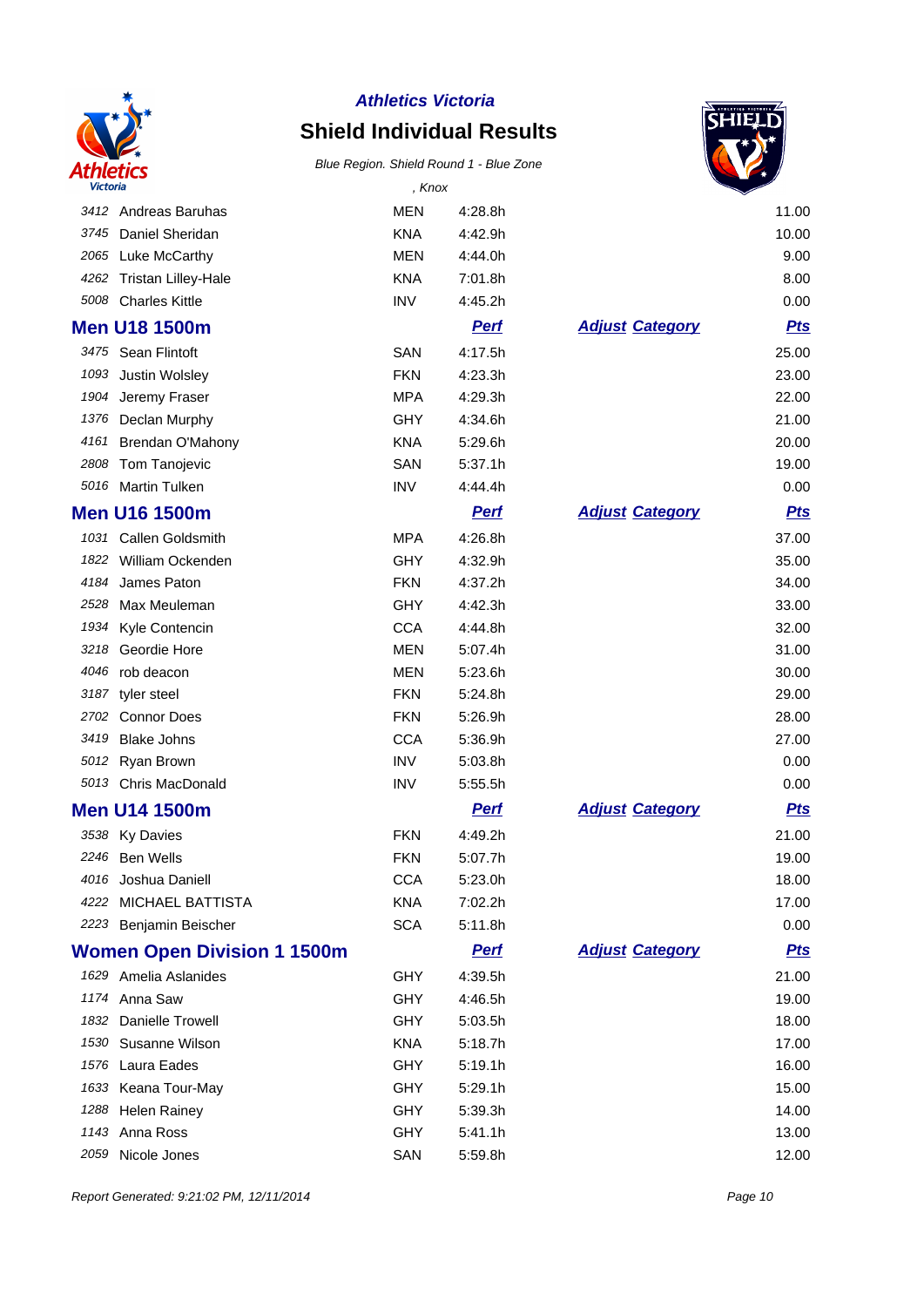

## **Shield Individual Results**



| Victoria |                                    | , Knox     |             |                        |            |
|----------|------------------------------------|------------|-------------|------------------------|------------|
|          | 1990 Francesca Reid                | GHY        | 6:11.9h     |                        | 11.00      |
| 2564     | Gemma Hocart                       | <b>KNA</b> | 6:17.4h     |                        | 10.00      |
|          | 2294 Annette Pelgrim               | <b>KNA</b> | 6:19.1h     |                        | 9.00       |
|          | <b>Women Open Division 2 1500m</b> |            | <b>Perf</b> | <b>Adjust Category</b> | <b>Pts</b> |
|          | 1408 Claire Johnson                | <b>MEN</b> | 4:53.1h     |                        | 19.00      |
|          | 1072 Selam Gifford                 | <b>FKN</b> | 5:26.1h     |                        | 17.00      |
| 2511     | Joanne Pratt                       | <b>CCA</b> | 5:33.2h     |                        | 16.00      |
| 1307     | Jessica Prime                      | <b>CCA</b> | 5:37.1h     |                        | 15.00      |
|          | 1410 Heather Whitaker              | <b>MEN</b> | 5:40.3h     |                        | 14.00      |
|          | 2124 Gabrielle Grech               | <b>MPA</b> | 5:47.2h     |                        | 13.00      |
|          | 1431 Helen Bryan                   | <b>MEN</b> | 5:52.5h     |                        | 12.00      |
| 2220     | Anna Macdonald                     | <b>HLB</b> | 5:55.5h     |                        | 11.00      |
|          | 1579 Kara Langelaan                | <b>CCA</b> | 7:18.7h     |                        | 10.00      |
|          | <b>Women Open 1500m</b>            |            | <b>Perf</b> | <b>Adjust Category</b> | <u>Pts</u> |
| 1087     | Sarah Lewis                        | <b>SCA</b> | 5:26.3h     |                        | 0.00       |
|          | 1427 Paulina Mikulic               | <b>GHY</b> | 6:35.2h     |                        | 0.00       |
|          | 3822 Kaitlyn Papworth              | <b>GHY</b> | 6:22.4h     | 6:18.5h T20,           | 0.00       |
| 5009     | Simone Morrison                    | <b>INV</b> | 6:15.2h     |                        | 0.00       |
|          | <b>Women 40+ 1500m</b>             |            | <b>Perf</b> | <b>Adjust Category</b> | <u>Pts</u> |
|          | 480 Helen Stanley                  | <b>VMA</b> | 6:03.4h     | 5:38.0h F50;           | 7.00       |
| 1848     | Jeanne Bryan                       | <b>VMA</b> | 7:17.6h     | 6:03.2h F60;           | 5.00       |
|          | 3242 Lynn Kisler                   | <b>VMA</b> | 6:31.3h     | 6:03.9h F50,           | 4.00       |
| 1206     | <b>Caroline Beischer</b>           | <b>SCA</b> | 5:46.6h     |                        | 0.00       |
|          | 5003 Deb Broderick                 | <b>INV</b> | 6:57.5h     |                        | 0.00       |
|          | <b>Women U20 1500m</b>             |            | <b>Perf</b> | <b>Adjust Category</b> | <b>Pts</b> |
|          | 1169 Nicole Pennings               | <b>KNA</b> | 5:38.0h     |                        | 13.00      |
|          | <b>Women U18 1500m</b>             |            | <b>Perf</b> | <b>Adjust Category</b> | <b>Pts</b> |
| 187      | Kayla Cheasley                     | <b>FKN</b> | 4:47.4h     |                        | 29.00      |
|          | 3776 Henrietta Lawrence            | <b>FKN</b> | 4:50.0h     |                        | 27.00      |
|          | 1014 Riley Cridland                | <b>FKN</b> | 5:02.0h     |                        | 26.00      |
| 1995     | Romany Seemann                     | <b>KNA</b> | 5:26.6h     |                        | 25.00      |
| 1529     | Jessica McFarlane                  | <b>KNA</b> | 5:29.2h     |                        | 24.00      |
| 3217     | Lucy Romanoff                      | <b>FKN</b> | 5:34.0h     |                        | 23.00      |
| 219      | Tiana Broadway                     | <b>CCA</b> | 5:35.6h     |                        | 22.00      |
| 2861     | Mikaela Thomas                     | <b>CCA</b> | 6:24.0h     |                        | 21.00      |
|          | <b>Women U16 1500m</b>             |            | <u>Perf</u> | <b>Adjust Category</b> | <u>Pts</u> |
|          | 2191 Jesse Mayne                   | <b>KNA</b> | 4:51.3h     |                        | 41.00      |
| 3349     | Georgina Torey                     | <b>FKN</b> | 4:56.6h     |                        | 39.00      |
| 3571     | <b>Molly Butler</b>                | <b>MEN</b> | 5:13.7h     |                        | 38.00      |
| 4054     | Ashleigh Macdonald                 | <b>CCA</b> | 5:31.8h     |                        | 37.00      |
|          | 3716 Samantha Stewart              | <b>MPA</b> | 5:45.8h     |                        | 36.00      |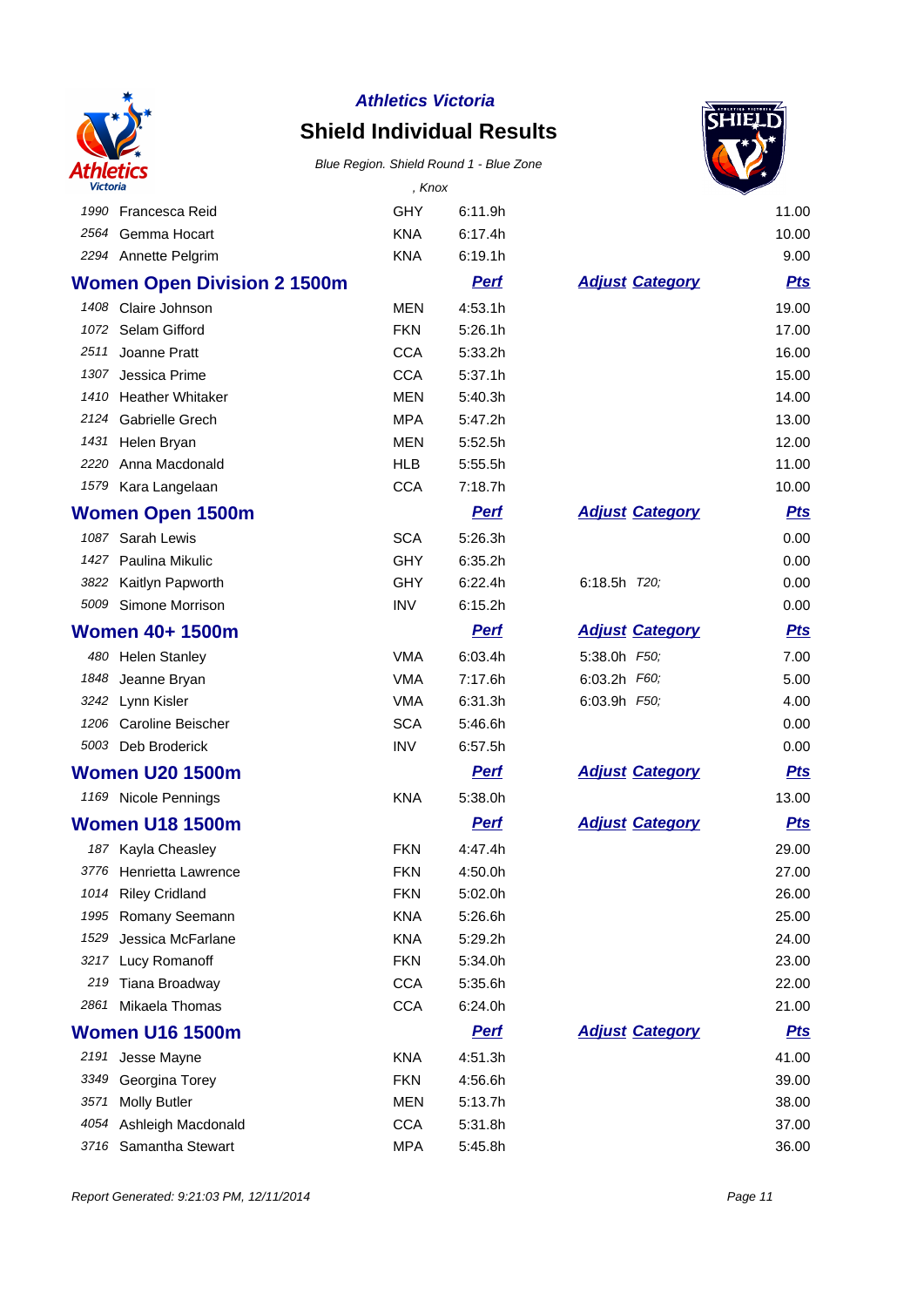

## **Shield Individual Results**

#### Blue Region. Shield Round 1 - Blue Zone



| Victoria                                  | , Knox     |             |                        |            |
|-------------------------------------------|------------|-------------|------------------------|------------|
| <b>Women U14 1500m</b>                    |            | <u>Perf</u> | <b>Adjust Category</b> | <u>Pts</u> |
| 3710 Charlotte Wragg                      | <b>KNA</b> | 5:03.1h     |                        | 21.00      |
| 3521 Abby Schiffer                        | <b>FKN</b> | 5:20.2h     |                        | 19.00      |
| 2244 Teneille Morrell                     | <b>CCA</b> | 5:24.9h     |                        | 18.00      |
| Bella Enno<br>3517                        | <b>FKN</b> | 5:50.5h     |                        | 17.00      |
| 3229 Saffi Kiellerup                      | <b>KNA</b> | 6:01.5h     |                        | 16.00      |
| <b>Men Open Division 1 4x100m Relay</b>   |            | <b>Pert</b> | <b>Adjust Category</b> | <u>Pts</u> |
| Sandringham                               | <b>SAN</b> | 44.99       |                        | 64.50      |
| Knox                                      | <b>KNA</b> | 45.20       |                        | 54.00      |
| Glenhuntly                                | <b>GHY</b> | 46.42       |                        | 45.00      |
| Frankston                                 | <b>FKN</b> | 46.76       |                        | 36.00      |
| Mentone                                   | <b>MEN</b> | 46.78       |                        | 27.00      |
| Sandringham 2                             | SAN        | 48.15       |                        | 18.00      |
| <b>Men Open Division 2 4x100m Relay</b>   |            | <b>Pert</b> | <b>Adjust Category</b> | <u>Pts</u> |
| Casey Cardinia                            | <b>CCA</b> | 49.47       |                        | 31.50      |
| Oakleigh                                  | OAK        | 57.20       |                        | 24.00      |
| <b>Men Open 4x100m Relay</b>              |            | <b>Perf</b> | <b>Adjust Category</b> | <b>Pts</b> |
| Glenhuntly                                | <b>GHY</b> | 45.38       |                        | 0.00       |
| Glenhuntly                                | <b>GHY</b> | 50.89       |                        | 0.00       |
| <b>Men 40+ 4x100m Relay</b>               |            | <b>Perf</b> | <b>Adjust Category</b> | <b>Pts</b> |
| <b>Vic Masters</b>                        | <b>VMA</b> | 62.80       |                        | 43.50      |
| Men U20 4x100m Relay                      |            | <b>Perf</b> | <b>Adjust Category</b> | <b>Pts</b> |
| Mentone                                   | <b>MEN</b> | 46.76       |                        | 19.50      |
| Men U18 4x100m Relay                      |            | <b>Perf</b> | <b>Adjust Category</b> | <b>Pts</b> |
| Glenhuntly                                | <b>GHY</b> | 50.94       |                        | 37.50      |
| Frankston                                 | <b>FKN</b> | 46.79       |                        | 0.00       |
| Casey Cardinia                            | <b>CCA</b> | 45.75       |                        | 0.00       |
| Men U16 4x100m Relay                      |            | <b>Perf</b> | <b>Adjust Category</b> | <u>Pts</u> |
| Glenhuntly                                | GHY        | 49.39       |                        | 55.50      |
| Casey Cardinia                            | <b>CCA</b> | 51.62       |                        | 48.00      |
| Glenhuntly                                | <b>GHY</b> | 51.90       |                        | 0.00       |
| Men U14 4x100m Relay                      |            | <b>Perf</b> | <b>Adjust Category</b> | <u>Pts</u> |
| Casey Cardinia                            | <b>CCA</b> | 52.54       |                        | 31.50      |
| <b>Women Open Division 1 4x100m Relay</b> |            | <b>Perf</b> | <b>Adjust Category</b> | <u>Pts</u> |
| Sandringham                               | SAN        | 50.75       |                        | 31.50      |
| Glenhuntly                                | <b>GHY</b> | 58.14       |                        | 24.00      |
| Knox                                      | <b>KNA</b> | 58.18       |                        | 18.00      |
| Glenhuntly 2                              | <b>GHY</b> | 59.62       |                        | 12.00      |
| <b>Women Open Division 2 4x100m Relay</b> |            | <b>Perf</b> | <b>Adjust Category</b> | <u>Pts</u> |
| Frankston                                 | <b>FKN</b> | 58.20       |                        | 28.50      |

Report Generated: 9:21:03 PM, 12/11/2014 **Page 12**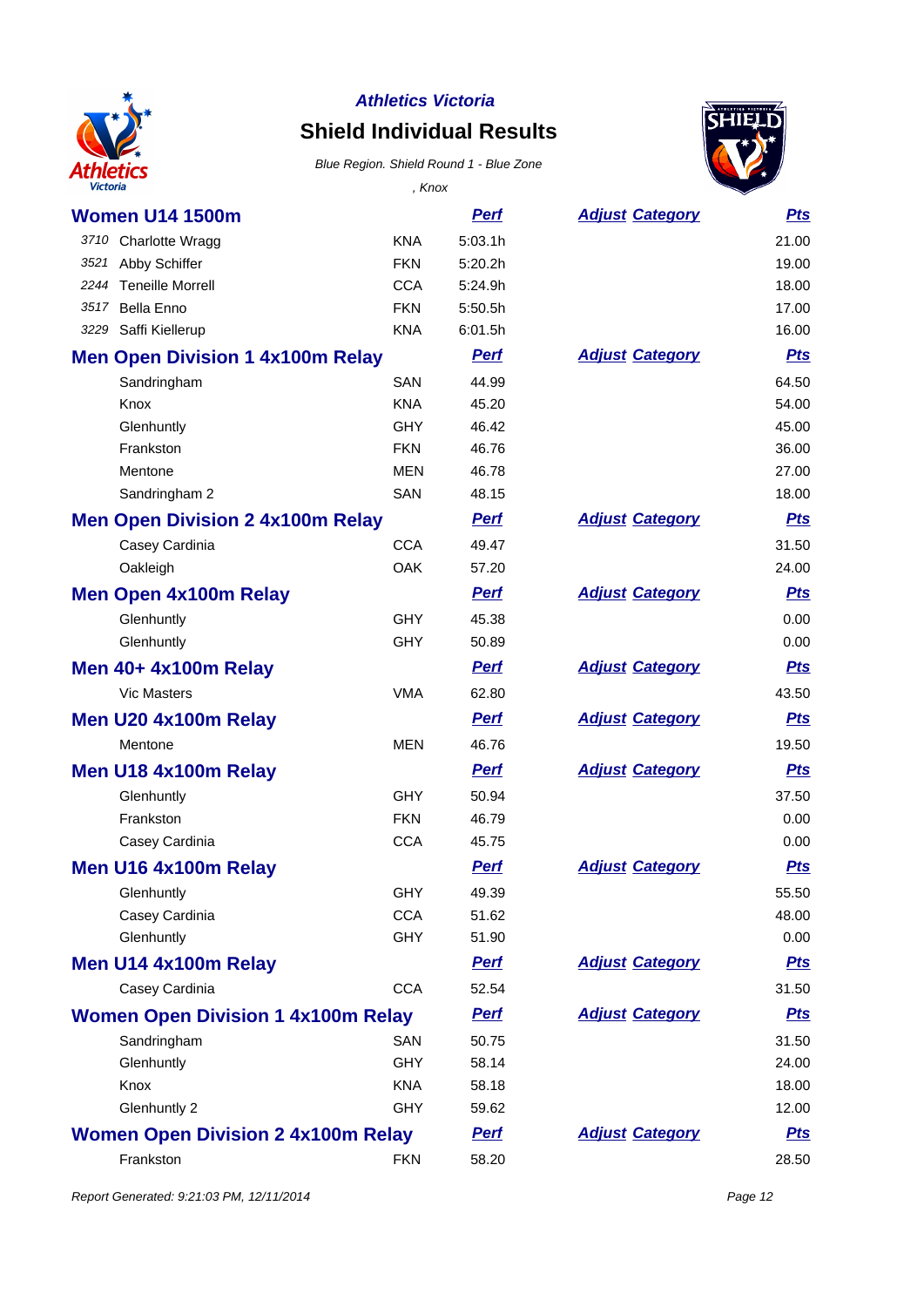

## **Shield Individual Results**

Blue Region. Shield Round 1 - Blue Zone

Casey Cardinia 22.50 , Knox



| <b>Women U20 4x100m Relay</b>             |            | <u>Perf</u> | <b>Adjust Category</b> | <b>Pts</b> |
|-------------------------------------------|------------|-------------|------------------------|------------|
| Glenhuntly                                | <b>GHY</b> | 55.27       |                        | 19.50      |
| Mentone                                   | <b>MEN</b> | 58.56       |                        | 12.00      |
| <b>Women U18 4x100m Relay</b>             |            | <b>Perf</b> | <b>Adjust Category</b> | <b>Pts</b> |
| Frankston                                 | <b>FKN</b> | 54.64       |                        | 43.50      |
| Frankston                                 | <b>FKN</b> | 51.83       |                        | 0.00       |
| Women U16 4x100m Relay                    |            | <b>Perf</b> | <b>Adjust Category</b> | <b>Pts</b> |
| Casey Cardinia                            | <b>CCA</b> | 58.25       |                        | 61.50      |
| Frankston                                 | <b>FKN</b> | 53.99       |                        | 0.00       |
| Women U14 4x100m Relay                    |            | <b>Perf</b> | <b>Adjust Category</b> | <b>Pts</b> |
| Casey Cardinia                            | <b>CCA</b> | 59.79       |                        | 31.50      |
| Frankston                                 | <b>FKN</b> | 61.88       |                        | 0.00       |
| <b>Women U16 80m Hurdles</b>              |            | <b>Perf</b> | <b>Adjust Category</b> | <b>Pts</b> |
| 1456 Skye Carter                          | <b>MEN</b> | 14.25       |                        | 0.00       |
| <b>Women U14 80m Hurdles</b>              |            | <b>Perf</b> | <b>Adjust Category</b> | <b>Pts</b> |
| 267 Annabelle Holman                      | SAN        | 13.44       | 76cm                   | 21.00      |
| 3484 Mietta Russell                       | <b>SAN</b> | 13.76       | 76cm                   | 18.00      |
| 3522 Macy Wight                           | <b>FKN</b> | 15.61       | 76cm                   | 16.00      |
| <b>Men U14 90m Hurdles</b>                |            | <b>Perf</b> | <b>Adjust Category</b> | <b>Pts</b> |
| 3267 Aiden Saluni-Kettle                  | <b>CCA</b> | 13.52       | 76cm                   | 21.00      |
| 3685 Lachlan Webbers                      | <b>CCA</b> | 15.32       | 76cm                   | 18.00      |
| <b>Women U16 90m Hurdles</b>              |            | <b>Perf</b> | <b>Adjust Category</b> | <b>Pts</b> |
| 4076 Alyssa Prosser                       | <b>CCA</b> | 16.56       | 76cm                   | 41.00      |
| 3228 Zoe Aylen                            | <b>KNA</b> | 17.49       | 76cm                   | 38.00      |
| 3431 Brittney Tran                        | <b>GHY</b> | 17.74       | 76cm                   | 36.00      |
| Janita Kareta<br>3690                     | <b>HLB</b> | 19.92       | 76cm                   | 34.00      |
| 5006 Melissa Vorster                      | <b>INV</b> | 17.88       | 76cm                   | 0.00       |
| Men U16 100m Hurdles                      |            | <b>Pert</b> | <b>Adjust Category</b> | <b>Pts</b> |
| 3037 Dylan Burrows                        | <b>FKN</b> | 15.58       | 84cm                   | 37.00      |
| 2721 Benjamin Merrick                     | <b>CCA</b> | 16.76       | 84cm                   | 34.00      |
| 3692 Harry Blackburn                      | <b>KNA</b> | 18.65       | 84cm                   | 32.00      |
| <b>Women Open Division 1 100m Hurdles</b> |            | <b>Perf</b> | <b>Adjust Category</b> | <b>Pts</b> |
| 3715 Natalie Leontaridis                  | <b>GHY</b> | 18.09       | 84cm                   | 21.00      |
| 2060 Jeanette Reyes                       | SAN        | 23.28       | 84cm                   | 18.00      |
| <b>Women Open Division 2 100m Hurdles</b> |            | <b>Perf</b> | <b>Adjust Category</b> | <b>Pts</b> |
| 161 Cara Moody                            | <b>CCA</b> | 16.30       | 84cm                   | 19.00      |
| 4247<br><b>Kimberley Boyce</b>            | <b>FKN</b> | 17.77       | 84cm                   | 16.50      |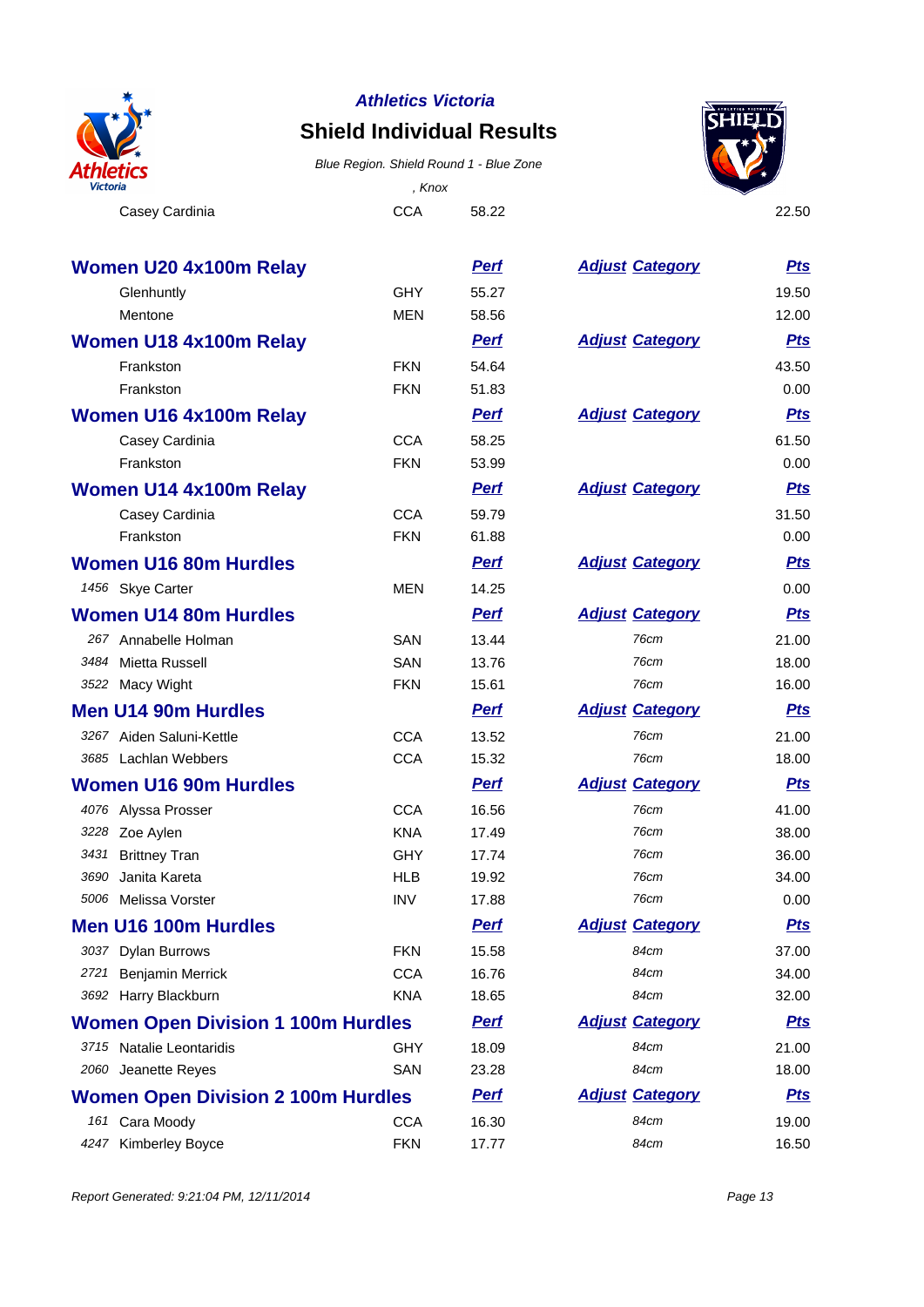

### **Shield Individual Results**





|      | <b>Women U20 100m Hurdles</b>           |            | <b>Perf</b> | <b>Adjust Category</b> | <u>Pts</u> |
|------|-----------------------------------------|------------|-------------|------------------------|------------|
|      | 3865 bridget gertzel                    | <b>MEN</b> | 16.43       | 84cm                   | 13.00      |
|      | 2267 Bianca Lai                         | <b>KNA</b> | 18.97       | 84cm                   | 10.00      |
|      | <b>Women U18 100m Hurdles</b>           |            | <b>Perf</b> | <b>Adjust Category</b> | <b>Pts</b> |
|      | 203 Bridget Brammer                     | <b>GHY</b> | 17.91       | 76cm                   | 29.00      |
|      | 3530 Emily Broderick                    | <b>KNA</b> | 18.45       | 76cm                   | 26.00      |
|      | 2573 Emma Morrissey                     | <b>GHY</b> | 18.80       | 76cm                   | 24.00      |
|      | <b>Men Open Division 1 110m Hurdles</b> |            | <b>Perf</b> | <b>Adjust Category</b> | <b>Pts</b> |
|      | 2525 Tyler Heron                        | <b>FKN</b> | 16.13       | 106cm                  | 43.00      |
| 3669 | jordan ziebell                          | <b>GHY</b> | 16.20       | 106cm                  | 40.00      |
|      | 1775 Beau Lang                          | GHY        | 23.55       | 106cm                  | 38.00      |
|      | <b>Men Open Division 2 110m Hurdles</b> |            | <u>Perf</u> | <b>Adjust Category</b> | <b>Pts</b> |
|      | 2722 Nicholas Merrick                   | <b>CCA</b> | 16.19       | 106cm                  | 21.00      |
|      | 3488 Benjamin Ryan                      | <b>CCA</b> | 20.57       | 106cm                  | 18.00      |
|      | <b>Men U20 110m Hurdles</b>             |            | <b>Perf</b> | <b>Adjust Category</b> | <b>Pts</b> |
|      | 3624 Zac Calvez                         | <b>MEN</b> | 16.37       | 99cm                   | 13.00      |
|      | 3409 Antony Symons                      | MEN        | 18.36       | 99cm                   | 10.00      |
|      | <b>Men U18 110m Hurdles</b>             |            | <b>Perf</b> | <b>Adjust Category</b> | <u>Pts</u> |
|      | 2378 Dane Johns                         | <b>CCA</b> | 19.81       | 91cm                   | 0.00       |
|      | <b>Men Open Division 1 2000m Walk</b>   |            | <b>Perf</b> | <b>Adjust Category</b> | <b>Pts</b> |
|      | 3836 Anthony Doran                      | <b>GHY</b> | 13:00.4h    |                        | 43.00      |
|      | 2597 Geoff Barrow                       | <b>MEN</b> | 13:25.1h    |                        | 40.00      |
|      | 1746 Philip Hutton                      | <b>GHY</b> | 14:01.7h    |                        | 38.00      |
|      | 4197 John Morrison                      | SAN        | 14:09.6h    |                        | 36.00      |
|      | Men 40+ 2000m Walk                      |            | <u>Perf</u> | <b>Adjust Category</b> | <u>Pts</u> |
|      | 1683 Ralph Bennett                      | <b>VMA</b> | 11:14.8h    | 9:40.3h M60,           | 29.00      |
|      | 3915 Simon Baker                        | OAK        | 11:30.8h    | 10:42.4h M50;          | 26.00      |
|      | <b>Men U18 2000m Walk</b>               |            | <b>Perf</b> | <b>Adjust Category</b> | <b>Pts</b> |
|      | 215 Reese Walmsley                      | <b>KNA</b> | 9:22.9h     |                        | 25.00      |
|      | <b>Men U14 2000m Walk</b>               |            | <b>Perf</b> | <b>Adjust Category</b> | <b>Pts</b> |
|      | 3055 Hayden Walmsley                    | <b>KNA</b> | 10:42.3h    |                        | 21.00      |
|      | 154 Corey Dickson                       | <b>KNA</b> | DQ          |                        | 0.00       |
|      | <b>Women Open Division 1 2000m Walk</b> |            | <u>Perf</u> | <b>Adjust Category</b> | <u>Pts</u> |
|      | 1682 Simone McInnes                     | GHY        | 10:02.4h    |                        | 21.00      |
|      | <b>Women Open Division 2 2000m Walk</b> |            | <b>Perf</b> | <b>Adjust Category</b> | <u>Pts</u> |
|      | 1011 Megan Szirom                       | <b>FKN</b> | 9:23.3h     |                        | 19.00      |
|      | 3950 Glennis McPherson                  | <b>MEN</b> | 13:02.7h    |                        | 16.50      |

| <b>Adjust Category</b> | <u>Pts</u> |
|------------------------|------------|
| 84cm                   | 13.00      |
| 84cm                   | 10.00      |
| <b>Adjust Category</b> | <u>Pts</u> |
| 76cm                   | 29.00      |
| 76cm                   | 26.00      |
| 76cm                   | 24.00      |
| <b>Adjust Category</b> | <u>Pts</u> |
| 106cm                  | 43.00      |
| 106cm                  | 40.00      |
| 106cm                  | 38.00      |
| <b>Adjust Category</b> | <u>Pts</u> |
| 106cm                  | 21.00      |
| 106cm                  | 18.00      |
| <b>Adjust Category</b> | <u>Pts</u> |
| 99cm                   | 13.00      |
| 99cm                   | 10.00      |
| <b>Adjust Category</b> | <u>Pts</u> |
| 91cm                   | 0.00       |
| <b>Adjust Category</b> | <b>Pts</b> |
|                        | 43.00      |
|                        | 40.00      |
|                        | 38.00      |
|                        | 36.00      |
| <b>Adjust Category</b> | <b>Pts</b> |
| 9:40.3h M60;           | 29.00      |
| 10:42.4h <i>M50</i> ;  | 26.00      |
| <b>Adjust Category</b> | <u>Pts</u> |
|                        | 25.00      |
| <b>Adjust Category</b> | <u>Pts</u> |
|                        | 21.00      |
|                        | 0.00       |
| <b>Adjust Category</b> | <u>Pts</u> |
|                        | 21.00      |
| <b>Adjust Category</b> | <u>Pts</u> |
|                        | 19.00      |
|                        | 16.50      |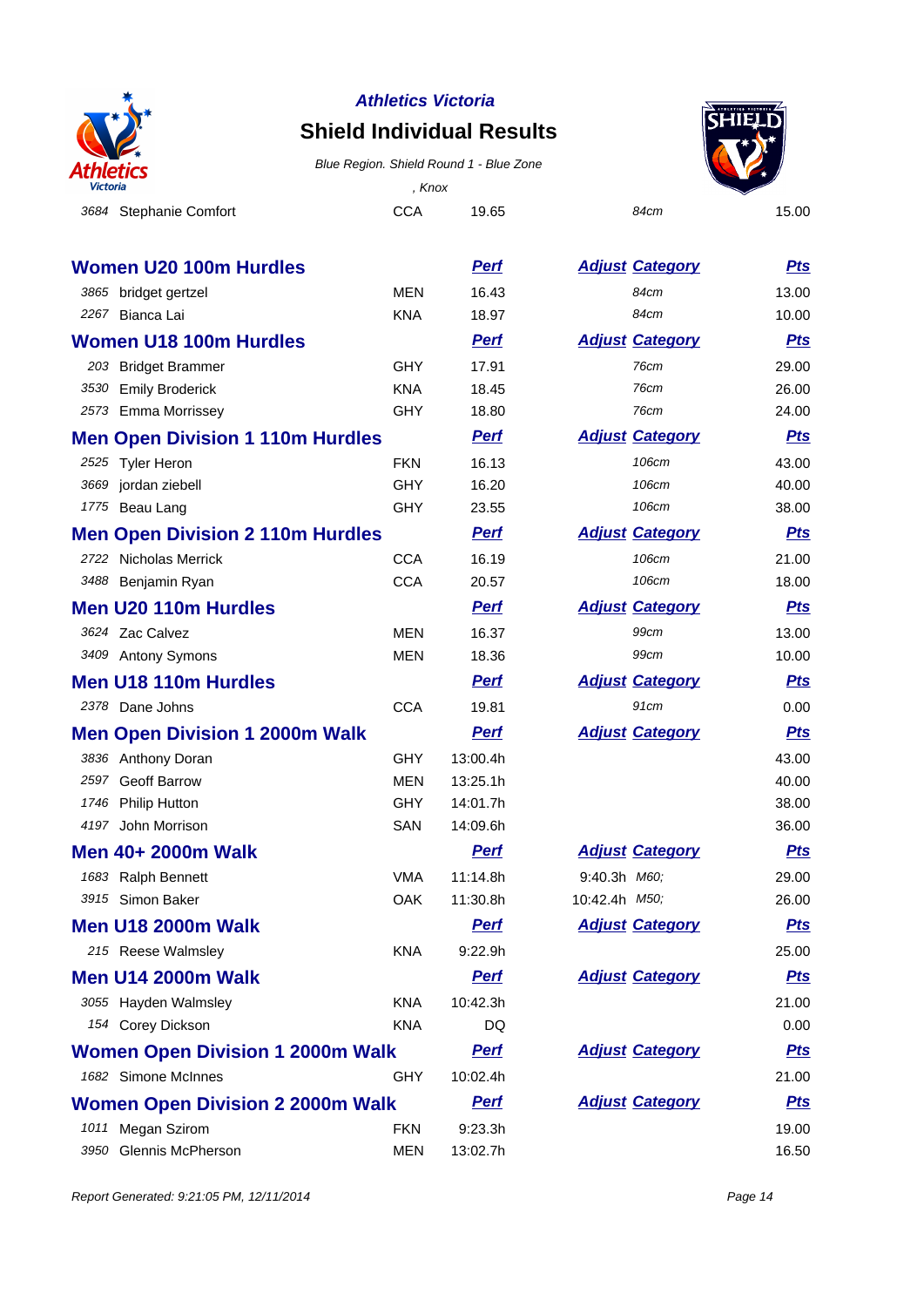

## **Shield Individual Results**



| <b>Victoria</b>               | , Knox     |             |                        |            |
|-------------------------------|------------|-------------|------------------------|------------|
| <b>Women 40+ 2000m Walk</b>   |            | <b>Perf</b> | <b>Adjust Category</b> | <b>Pts</b> |
| 3394 Marlene Gourlay          | <b>VMA</b> | 12:06.7h    | 10:17.7h F60;          | 7.00       |
| 3011 Gwen Steed               | <b>VMA</b> | 12:52.4h    | 10:56.5h F60;          | 4.50       |
| 479 Heather Carr              | EAG        | 11:00.6h    |                        | 0.00       |
| Women U18 2000m Walk          |            | <b>Perf</b> | <b>Adjust Category</b> | <b>Pts</b> |
| 2765 Paige De Lisen           | <b>KNA</b> | 11:51.0h    |                        | 29.00      |
| Women U16 2000m Walk          |            | <b>Pert</b> | <b>Adjust Category</b> | <b>Pts</b> |
| 2911 Philippa Huse            | <b>SAN</b> | 10:20.3h    |                        | 41.00      |
| 3078 Brodie Richardson        | <b>KNA</b> | 11:50.6h    |                        | 38.00      |
| Jessica Lillie<br>231         | <b>KNA</b> | 12:21.7h    |                        | 36.00      |
| Women U14 2000m Walk          |            | <b>Perf</b> | <b>Adjust Category</b> | <u>Pts</u> |
| 155 Rebecca Henderson         | <b>CCA</b> | 9:44.3h     |                        | 21.00      |
| 3085 Kathleen O'Mahony        | <b>KNA</b> | 12:03.2h    |                        | 18.00      |
| 4008 Hayley Woolfe            | <b>CCA</b> | 13:42.5h    |                        | 16.00      |
| 1086 Rachel Aitken            | <b>SCA</b> | 14:40.7h    |                        | 0.00       |
| <b>Men Open 2000m Steeple</b> |            | <b>Perf</b> | <b>Adjust Category</b> | <u>Pts</u> |
| 2981 Christopher Cheniart     | <b>HLB</b> | 7:03.4h     |                        | 0.00       |
| Men U18 2000m Steeple         |            | <b>Perf</b> | <b>Adjust Category</b> | <b>Pts</b> |
| 215 Reese Walmsley            | <b>KNA</b> | 08.23       | 91cm                   | 25.00      |
| 1904 Jeremy Fraser            | <b>MPA</b> | 8:26.0h     | 91cm                   | 22.00      |
| 5016 Martin Tulken            | <b>INV</b> | 8:25.7h     | 91cm                   | 0.00       |
| Men U16 2000m Steeple         |            | Perf        | <b>Adjust Category</b> | <u>Pts</u> |
| 3404 Jesse Dunsmore           | <b>FKN</b> | 06.42       | 76cm                   | 37.00      |
| 1031 Callen Goldsmith         | <b>MPA</b> | 06.55       | 76cm                   | 34.00      |
| 2358<br>James Burren          | <b>KNA</b> | 06.57       | 76cm                   | 32.00      |
| 1693 Ethan Anthony            | <b>MPA</b> | 07.03       | 76cm                   | 30.00      |
| 1822 William Ockenden         | <b>GHY</b> | 07.07       | <b>76cm</b>            | 28.00      |
| 2528 Max Meuleman             | <b>GHY</b> | 07.28       | 76cm                   | 26.00      |
| Men U14 2000m Steeple         |            | <u>Perf</u> | <b>Adjust Category</b> | <u>Pts</u> |
| 3516 Lachlan Enno             | <b>FKN</b> | 07.08       | 76cm                   | 21.00      |
| 3538 Ky Davies                | <b>FKN</b> | 07.32       | 76cm                   | 18.00      |
| 154 Corey Dickson             | <b>KNA</b> | 08.28       | 76cm                   | 16.00      |
| 2223 Benjamin Beischer        | <b>SCA</b> | 08.04       | 76cm                   | 0.00       |
| 3350 Samuel Torey             | <b>FKN</b> | 07.42       | 76cm                   | 0.00       |
| Women 40+ 2000m Steeple       |            | <b>Perf</b> | <b>Adjust Category</b> | <u>Pts</u> |
| 3394 Marlene Gourlay          | <b>VMA</b> | 10.05       | 07.73 F60;             | 7.00       |
| Women U18 2000m Steeple       |            | <b>Perf</b> | <b>Adjust Category</b> | <u>Pts</u> |
| 1136 Kaitlin Barr             | <b>GHY</b> | 08.14       | 76cm                   | 29.00      |
| 1824 Natasha Ockenden         | <b>GHY</b> | 10.03       | 76cm                   | 26.00      |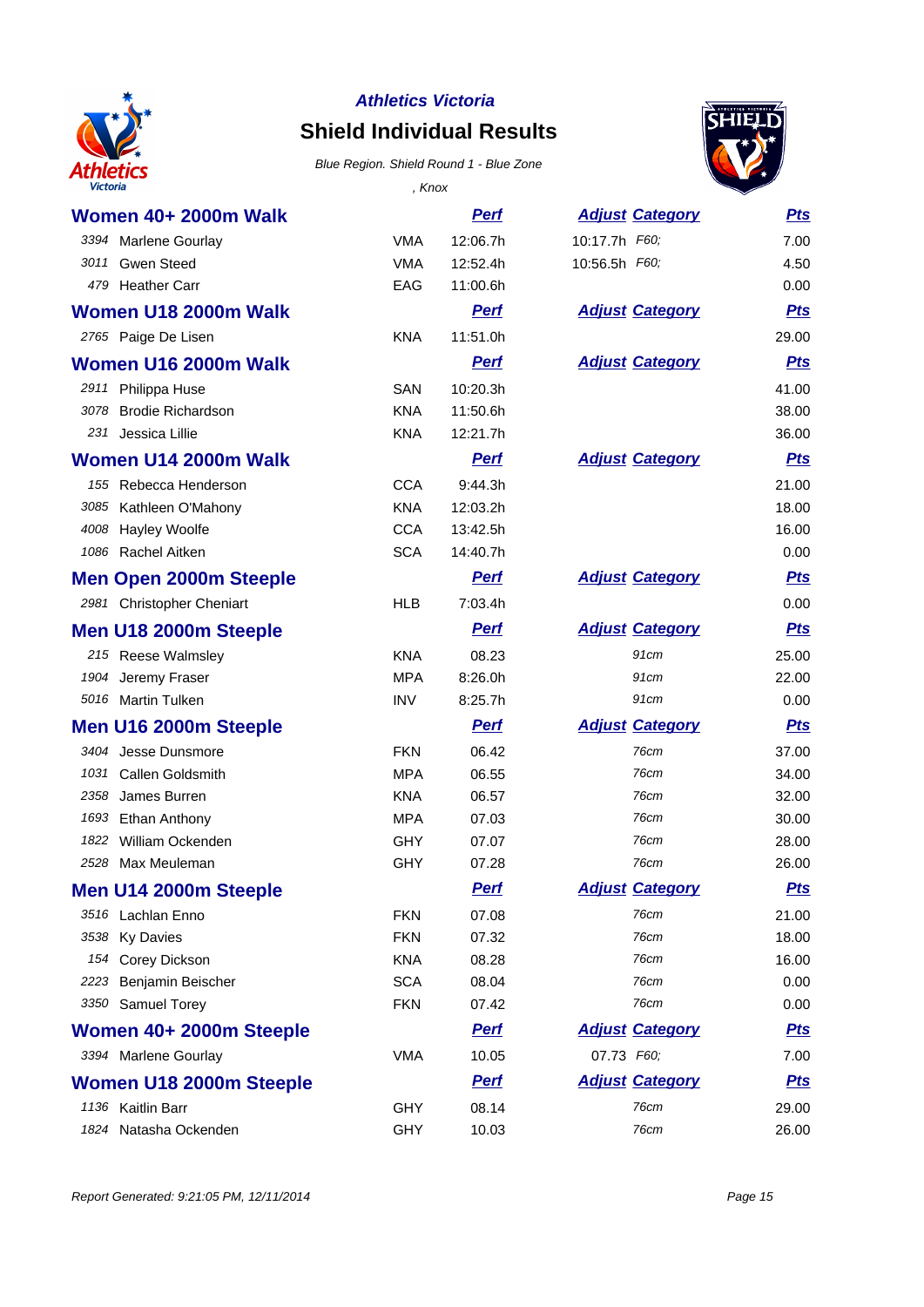

## **Shield Individual Results**

#### Blue Region. Shield Round 1 - Blue Zone



| <b>Victoria</b>                            | , Knox     |             |                        |            |
|--------------------------------------------|------------|-------------|------------------------|------------|
| Women U16 2000m Steeple                    |            | <b>Perf</b> | <b>Adjust Category</b> | <u>Pts</u> |
| 4104 Jemma Eastwood                        | <b>OAK</b> | 09.06       | 76cm                   | 41.00      |
| Women U14 2000m Steeple                    |            | <b>Perf</b> | <b>Adjust Category</b> | <u>Pts</u> |
| 2244 Teneille Morrell                      | <b>CCA</b> | 09.01       | 76cm                   | 21.00      |
| <b>Men Open Division 1 3000m Steeple</b>   |            | <b>Perf</b> | <b>Adjust Category</b> | <b>Pts</b> |
| 1407 Andrew Johnson                        | <b>MEN</b> | 11:45.0h    | 91cm                   | 43.00      |
| <b>Men Open Division 2 3000m Steeple</b>   |            | <b>Perf</b> | <b>Adjust Category</b> | <b>Pts</b> |
| 1213 Shane Bishop                          | <b>MPA</b> | 11:07.4h    | 91cm                   | 21.00      |
| 1566 Dan Langelaan                         | <b>CCA</b> | 12:17.3h    | 91cm                   | 18.00      |
| Men 40+ 3000m Steeple                      |            | <b>Perf</b> | <b>Adjust Category</b> | <u>Pts</u> |
| 1188 Chris Brown                           | <b>OAK</b> | 15:07.2h    | 13:54.6h M50;          | 29.00      |
| 1141 Angelo Portelli                       | <b>GHY</b> | 14:51.9h    | 76cm                   | 26.00      |
| 4162 Mark O'Mahony                         | <b>KNA</b> | DQ          | 76cm                   | 0.00       |
| Men U20 3000m Steeple                      |            | <b>Perf</b> | <b>Adjust Category</b> | <u>Pts</u> |
| 3409 Antony Symons                         | <b>MEN</b> | 13:00.1h    | 91cm                   | 13.00      |
| <b>Women Open Division 2 3000m Steeple</b> |            | <b>Perf</b> | <b>Adjust Category</b> | <u>Pts</u> |
| 1307 Jessica Prime                         | <b>CCA</b> | 13.37       | 76cm                   | 19.00      |
| <b>Men Open Division 1 Long Jump</b>       |            | <b>Perf</b> | <b>Adjust Category</b> | <u>Pts</u> |
| 2832 Hamish Robertson                      | <b>SAN</b> | 7.05m       |                        | 43.00      |
| 1010 Nathan McConchie                      | <b>FKN</b> | 6.11m       |                        | 40.00      |
| Josh Linford<br>2965                       | <b>SAN</b> | 5.62m       |                        | 38.00      |
| 3974 Daniel Pangbourne                     | <b>FKN</b> | 5.56m       |                        | 36.00      |
| 3274 Tim Rosen                             | GHY        | 5.45m       |                        | 34.00      |
| 4118 Shaun Penny                           | <b>FKN</b> | 4.95m       |                        | 32.00      |
| 3730 Stefan Voorham                        | <b>GHY</b> | 4.45m       |                        | 30.00      |
| 1275 William Little                        | <b>GHY</b> | 3.17m       |                        | 28.00      |
| <b>Men Open Division 2 Long Jump</b>       |            | <b>Perf</b> | <b>Adjust Category</b> | <u>Pts</u> |
| 4112 Benjamin Hunt                         | CCA        | 6.19m       |                        | 21.00      |
| Matthew De Bruin<br>169                    | <b>CCA</b> | 5.97m       |                        | 18.00      |
| 1677<br><b>Matthew Dunn</b>                | <b>OAK</b> | 4.99m       |                        | 16.00      |
| 3747 Alasdair O'Brien                      | <b>OAK</b> | 4.90m       |                        | 14.00      |
| <b>Men Open Long Jump</b>                  |            | <b>Perf</b> | <b>Adjust Category</b> | <u>Pts</u> |
| 3473 Rebecca Leane                         | OAK        | 2.90m       |                        | 0.00       |
| 3488<br>Benjamin Ryan                      | <b>CCA</b> | 5.18m       |                        | 0.00       |
| 4019 Alistair Neil                         | <b>CCA</b> | 5.24m       |                        | 0.00       |
| 4147 Evander D'Silva                       | <b>CCA</b> | 5.47m       |                        | 0.00       |
| Men 40+ Long Jump                          |            | <b>Perf</b> | <b>Adjust Category</b> | <u>Pts</u> |
| 1687 Rob Italia                            | <b>VMA</b> | 4.69m       |                        | 29.00      |
| 3766<br>Stewart Dobrzynski                 | <b>VMA</b> | 4.57m       |                        | 26.00      |
| 3592 Danny Lazzari                         | <b>CCA</b> | 4.27m       |                        | 24.00      |
|                                            |            |             |                        |            |

| 91cm               | 21.00      |
|--------------------|------------|
| 91cm               | 18.00      |
| <u>st Category</u> | <b>Pts</b> |
| 3h <i>M50;</i>     | 29.00      |
| 76cm               | 26.00      |
| 76cm               | 0.00       |
| st Category        | <b>Pts</b> |
| 91cm               | 13.00      |
| st Category        | <u>Pts</u> |
| 76cm               | 19.00      |
| st Category        | <b>Pts</b> |
|                    | 43.00      |
|                    | 40.00      |
|                    | 38.00      |
|                    | 36.00      |
|                    | 34.00      |
|                    | 32.00      |
|                    | 30.00      |
|                    | 28.00      |
| st Category        | <b>Pts</b> |
|                    | 21.00      |
|                    | 18.00      |
|                    | 16.00      |
|                    | 14.00      |
| st Category        | <b>Pts</b> |
|                    | 0.00       |
|                    | 0.00       |
|                    | 0.00       |
|                    | 0.00       |
| st Category        | <b>Pts</b> |
|                    | 29.00      |
|                    | 26.00      |
|                    | 24.00      |
|                    |            |

Report Generated: 9:21:06 PM, 12/11/2014 **Page 16**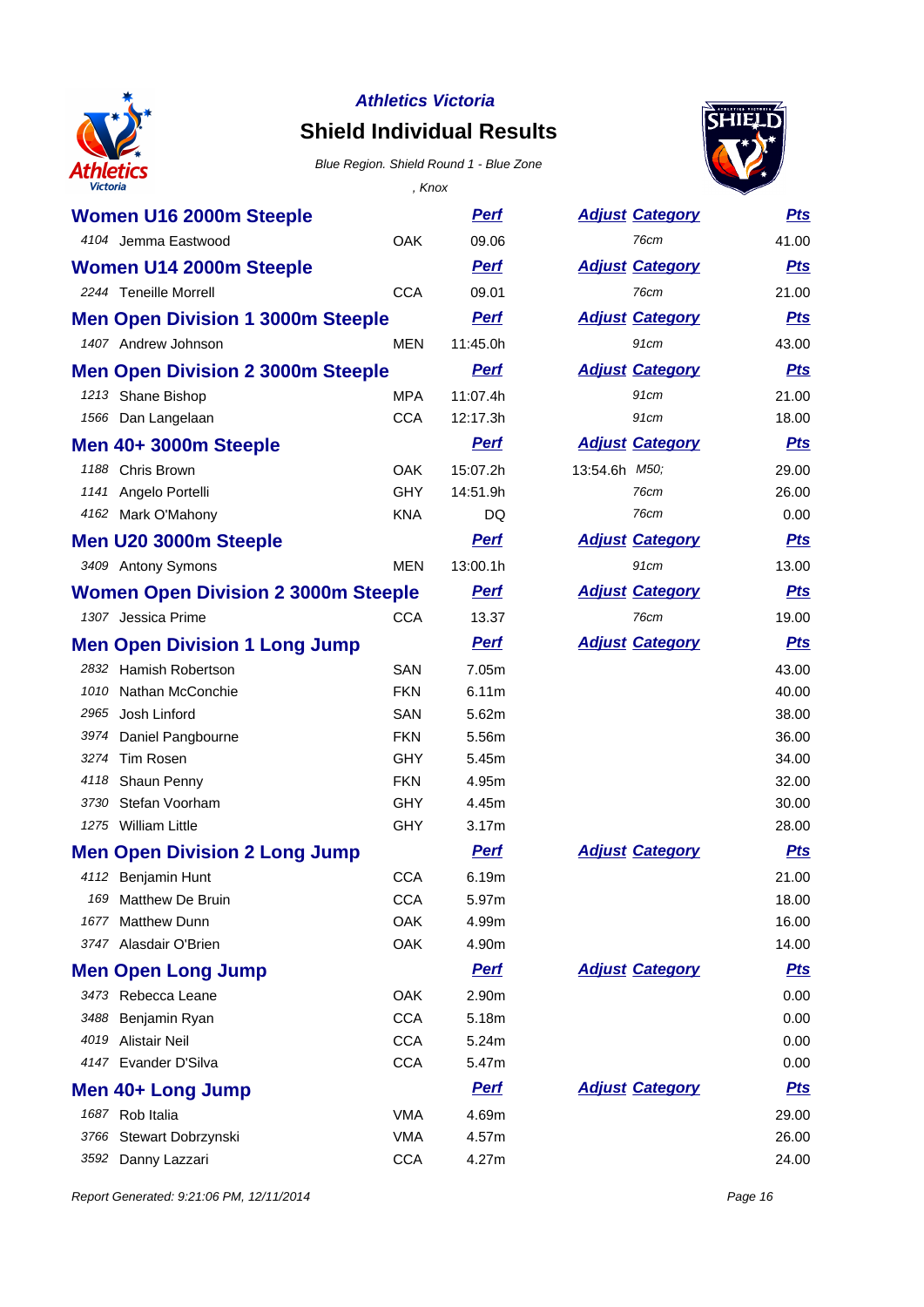

# **Shield Individual Results**

#### Blue Region. Shield Round 1 - Blue Zone



| <b>Victoria</b> |                                        | , Knox     |                   |                        |            |
|-----------------|----------------------------------------|------------|-------------------|------------------------|------------|
| 488             | Paul Olsson                            | <b>CCA</b> | 3.75m             | 4.20m M50;             | 22.00      |
| 486             | Mark Cauchi                            | OAK        | 3.70m             | 4.14m M50;             | 20.00      |
| 3953            | Sean Riordan                           | <b>VMA</b> | 3.39m             |                        | 18.00      |
|                 | 1201 Robert Ryan                       | <b>CCA</b> | 3.24m             |                        | 0.00       |
|                 | <b>Men U20 Long Jump</b>               |            | <b>Perf</b>       | <b>Adjust Category</b> | <b>Pts</b> |
|                 | 4262 Tristan Lilley-Hale               | <b>KNA</b> | 5.01m             |                        | 13.00      |
|                 | 3745 Daniel Sheridan                   | <b>KNA</b> | 4.93m             |                        | 10.00      |
|                 | <b>Men U18 Long Jump</b>               |            | <b>Perf</b>       | <b>Adjust Category</b> | <b>Pts</b> |
|                 | 214 Michael Cann                       | <b>FKN</b> | 6.51m             |                        | 25.00      |
| 2378            | Dane Johns                             | <b>CCA</b> | 5.61m             |                        | 22.00      |
| 3308            | <b>Michael Hansford</b>                | <b>CCA</b> | 5.38m             |                        | 20.00      |
| 3276            | Jesse Mulder                           | <b>FKN</b> | 5.05m             |                        | 18.00      |
| 3783            | <b>Edwin Kwek</b>                      | <b>GHY</b> | 5.04m             |                        | 16.00      |
|                 | 3195 Sebastian Zammit                  | GHY        | 4.29m             |                        | 14.00      |
|                 | 5001 Brett Ciddor                      | <b>INV</b> | 5.77m             |                        | 0.00       |
|                 | <b>Men U16 Long Jump</b>               |            | <b>Perf</b>       | <b>Adjust Category</b> | <b>Pts</b> |
|                 | 3302 Jesse Scholz                      | <b>GHY</b> | 5.55m             |                        | 37.00      |
|                 | 3154 Anthony Grainger                  | <b>FKN</b> | 5.38m             |                        | 34.00      |
| 3391            | Will Hamill                            | <b>FKN</b> | 5.26m             |                        | 32.00      |
| 3407            | Nicholas Grech                         | MEN        | 5.23m             |                        | 30.00      |
| 3022            | Joseph Inglis                          | GHY        | 4.96m             |                        | 28.00      |
|                 | 3692 Harry Blackburn                   | <b>KNA</b> | 4.92m             |                        | 26.00      |
| 3065            | <b>Isaac Taylor</b>                    | <b>FKN</b> | 5.16m             |                        | 0.00       |
|                 | 3862 Yotam Kimchi                      | GHY        | 4.90m             |                        | 0.00       |
|                 | <b>Men U14 Long Jump</b>               |            | <b>Perf</b>       | <b>Adjust Category</b> | <b>Pts</b> |
| 4018            | Cameron De Bruin                       | <b>CCA</b> | 4.56m             |                        | 21.00      |
|                 | 3345 Liam Glew                         | GHY        | 4.53m             |                        | 18.00      |
|                 | 4016 Joshua Daniell                    | <b>CCA</b> | 4.51m             |                        | 16.00      |
|                 | 3110 Zach Lane                         | <b>FKN</b> | 4.29m             |                        | 14.00      |
|                 | 3142 Lachlan Zachest                   | <b>GHY</b> | 3.98m             |                        | 12.00      |
| 3055            | Hayden Walmsley                        | <b>KNA</b> | 3.01 <sub>m</sub> |                        | 10.00      |
| 3591            | Lochlan Jouvelet                       | <b>CCA</b> | 3.98m             |                        | 0.00       |
| 3685            | Lachlan Webbers                        | <b>CCA</b> | 4.06m             |                        | 0.00       |
| 4219            | Kaine Foster                           | <b>CCA</b> | 4.03m             |                        | 0.00       |
|                 | <b>Women Open Division 1 Long Jump</b> |            | <b>Perf</b>       | <b>Adjust Category</b> | <u>Pts</u> |
|                 | 2809 Kelsey McCloskey-Huckin           | SAN        | 5.40m             |                        | 21.00      |
| 2318            | Ruby Holten                            | SAN        | 5.01 <sub>m</sub> |                        | 18.00      |
| 2060            | Jeanette Reyes                         | SAN        | 4.63m             |                        | 16.00      |
|                 | 3362 Rachel Barrett                    | <b>KNA</b> | 4.19m             |                        | 14.00      |
| 1576            | Laura Eades                            | GHY        | 3.79m             |                        | 12.00      |
| 1682            | Simone McInnes                         | GHY        | 3.13m             |                        | 10.00      |
| 1143            | Anna Ross                              | GHY        | 2.82m             |                        | 8.00       |

Report Generated: 9:21:07 PM, 12/11/2014 **Page 17**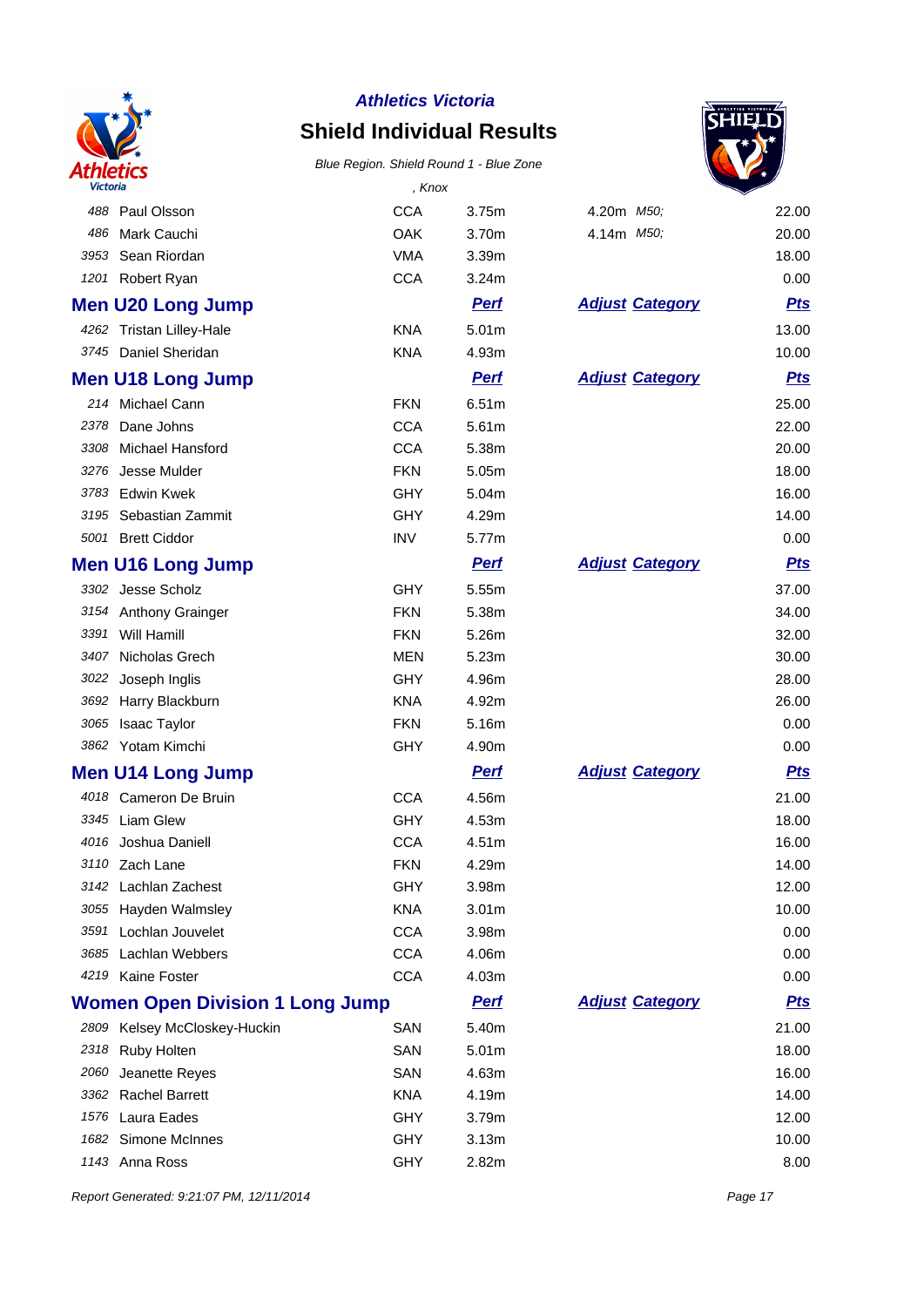

## **Shield Individual Results**



| <b>Victoria</b> |                                        | , Knox     |             |                        |            |
|-----------------|----------------------------------------|------------|-------------|------------------------|------------|
|                 | <b>Women Open Division 2 Long Jump</b> |            | <u>Perf</u> | <b>Adjust Category</b> | <b>Pts</b> |
|                 | 161 Cara Moody                         | <b>CCA</b> | 5.08m       |                        | 19.00      |
| 3506            | Megan Heap                             | <b>FKN</b> | 4.86m       |                        | 16.50      |
|                 | 3684 Stephanie Comfort                 | <b>CCA</b> | 4.47m       |                        | 15.00      |
|                 | 3784 Elise Ponchard                    | <b>FKN</b> | 4.07m       |                        | 13.50      |
|                 | 1431 Helen Bryan                       | <b>MEN</b> | 3.14m       |                        | 12.00      |
|                 | <b>Women Open Long Jump</b>            |            | <b>Perf</b> | <b>Adjust Category</b> | <b>Pts</b> |
|                 | 5002 Alison Drennan                    | <b>INV</b> | 4.60m       |                        | 0.00       |
|                 | <b>Women U20 Long Jump</b>             |            | <b>Perf</b> | <b>Adjust Category</b> | <u>Pts</u> |
|                 | 2267 Bianca Lai                        | <b>KNA</b> | 4.51m       |                        | 13.00      |
|                 | <b>Women U18 Long Jump</b>             |            | <b>Perf</b> | <b>Adjust Category</b> | <b>Pts</b> |
|                 | 3813 Carmen De Bruin                   | <b>CCA</b> | 4.74m       |                        | 29.00      |
|                 | 2826 Clodagh Grogan                    | SAN        | 4.50m       |                        | 26.00      |
| 1023            | Jordyn McConchie                       | <b>FKN</b> | 4.45m       |                        | 24.00      |
| 3774            | Ella Taylor                            | <b>FKN</b> | 4.44m       |                        | 22.00      |
| 4055            | Natalie Ricchetti                      | <b>CCA</b> | 4.02m       |                        | 20.00      |
| 3846            | <b>Madeline Woods</b>                  | SAN        | 3.76m       |                        | 18.00      |
| 2861            | Mikaela Thomas                         | <b>CCA</b> | 3.60m       |                        | 0.00       |
|                 | 3824 Alyssa Higham                     | <b>FKN</b> | 3.87m       |                        | 0.00       |
|                 | 4140 Tasmin Elwin                      | <b>FKN</b> | 4.36m       |                        | 0.00       |
|                 | 5023 Kayla Ripairi                     | <b>INV</b> | 4.30m       |                        | 0.00       |
|                 | 5024 Bianca Jones                      | <b>INV</b> | 4.51m       |                        | 0.00       |
|                 | <b>Women U16 Long Jump</b>             |            | <b>Pert</b> | <b>Adjust Category</b> | <b>Pts</b> |
|                 | 3847 Cassandra Cain                    | <b>FKN</b> | 4.93m       |                        | 41.00      |
|                 | 4076 Alyssa Prosser                    | <b>CCA</b> | 4.49m       |                        | 38.00      |
| 4053            | <b>GOPIKA KANANGOT</b>                 | <b>CCA</b> | 4.48m       |                        | 36.00      |
| 2335            | Samantha Miller                        | GHY        | 4.40m       |                        | 34.00      |
|                 | 3474 Zoe Cunningham                    | <b>MEN</b> | 4.15m       |                        | 32.00      |
|                 | 231 Jessica Lillie                     | <b>KNA</b> | 3.99m       |                        | 30.00      |
|                 | 4104 Jemma Eastwood                    | OAK        | 3.76m       |                        | 28.00      |
|                 | 3078 Brodie Richardson                 | <b>KNA</b> | 3.39m       |                        | 26.00      |
|                 | 4012 Zoja Kovacs                       | <b>CCA</b> | 3.79m       |                        | 0.00       |
|                 | 5006 Melissa Vorster                   | <b>INV</b> | 4.28m       |                        | 0.00       |
|                 | 5011 Felicity Jagusch                  | <b>INV</b> | 4.59m       |                        | 0.00       |
|                 | <b>Women U14 Long Jump</b>             |            | <b>Perf</b> | <b>Adjust Category</b> | <u>Pts</u> |
|                 | 3484 Mietta Russell                    | SAN        | 4.94m       |                        | 21.00      |
|                 | 4256 Isabella Phanivong                | <b>FKN</b> | 4.77m       |                        | 18.00      |
|                 | 3486 Tayla Jade Hughes                 | <b>FKN</b> | 4.49m       |                        | 16.00      |
| 4008            | Hayley Woolfe                          | <b>CCA</b> | 3.29m       |                        | 14.00      |
|                 | 3251 Bridie Kelly                      | <b>FKN</b> | 3.93m       |                        | 0.00       |
|                 | 3518 Ebony Zuydwyk                     | <b>FKN</b> | 3.90m       |                        | 0.00       |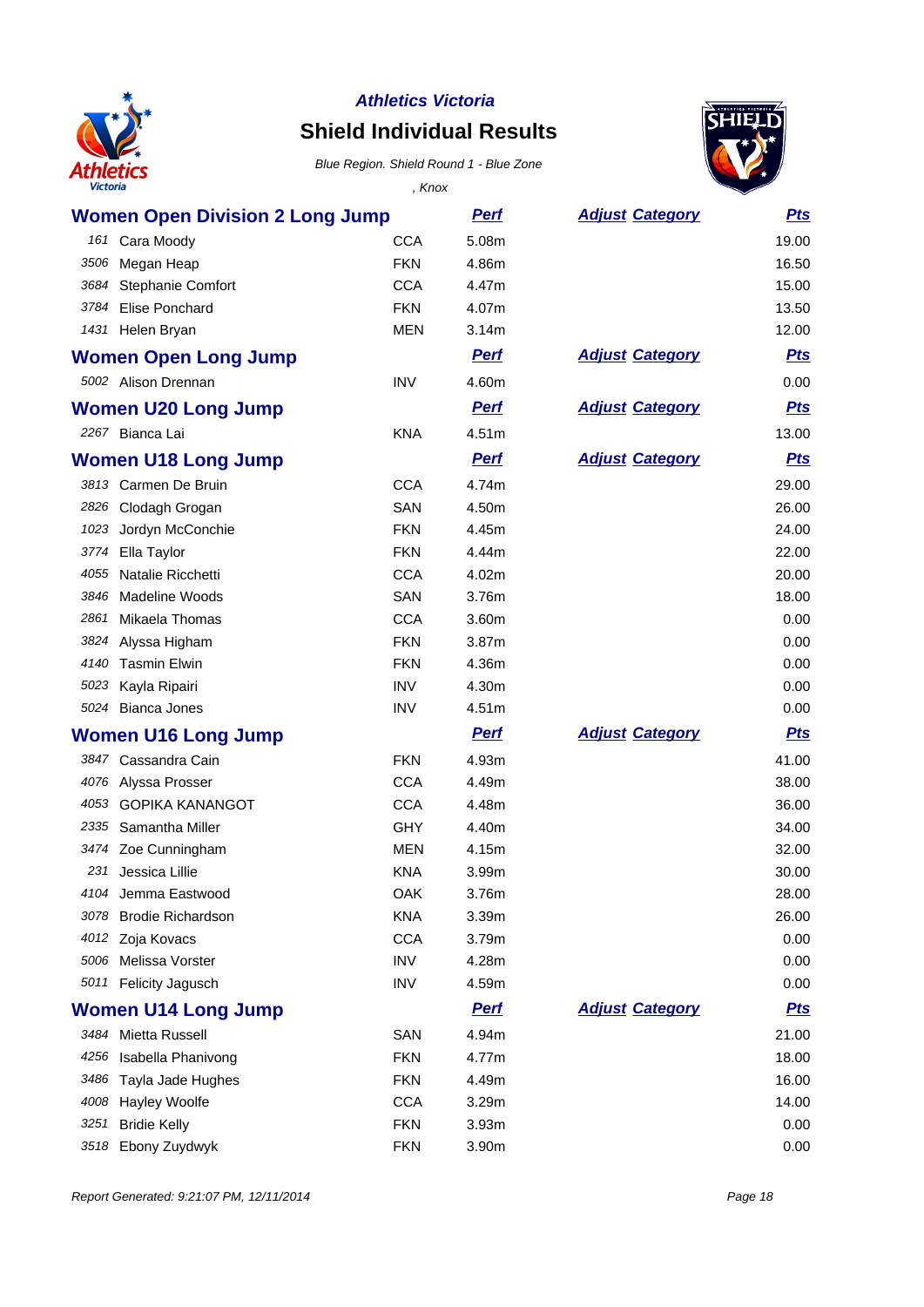

## **Shield Individual Results**



| <b>Victoria</b> |                                         | , Knox     |             |                        |            |
|-----------------|-----------------------------------------|------------|-------------|------------------------|------------|
|                 | 3522 Macy Wight                         | <b>FKN</b> | 3.97m       |                        | 0.00       |
|                 | 3848 Charlotte Cain                     | <b>FKN</b> | 4.19m       |                        | 0.00       |
|                 | <b>Men Open Division 1 Pole Vault</b>   |            | <b>Perf</b> | <b>Adjust Category</b> | <u>Pts</u> |
|                 | 1003 Craig Fairburn                     | <b>KNA</b> | 2.80m       |                        | 43.00      |
|                 | <b>Men Open Division 2 Pole Vault</b>   |            | <b>Perf</b> | <b>Adjust Category</b> | <u>Pts</u> |
|                 | 3470 Daniel Leane                       | <b>OAK</b> | 3.60m       |                        | 21.00      |
|                 | 4201 Jerome Rowcroft                    | <b>HLB</b> | 1.80m       |                        | 18.00      |
|                 | Men 40+ Pole Vault                      |            | <b>Perf</b> | <b>Adjust Category</b> | <u>Pts</u> |
|                 | 3472 Patrick Leane                      | <b>OAK</b> | 2.00m       | 2.52m M60;             | 29.00      |
|                 | 3873 Brendan Leane                      | <b>OAK</b> | 2.00m       | 2.20m <i>M50;</i>      | 26.00      |
|                 | <b>Men U20 Pole Vault</b>               |            | <b>Perf</b> | <b>Adjust Category</b> | <b>Pts</b> |
|                 | 3409 Antony Symons                      | <b>MEN</b> | 3.40m       |                        | 13.00      |
|                 | <b>Men U18 Pole Vault</b>               |            | <b>Pert</b> | <b>Adjust Category</b> | <u>Pts</u> |
|                 | 2378 Dane Johns                         | <b>CCA</b> | 2.40m       |                        | 25.00      |
|                 | <b>Women Open Division 2 Pole Vault</b> |            | <b>Perf</b> | <b>Adjust Category</b> | <b>Pts</b> |
|                 | 3614 Olivia Green                       | <b>MEN</b> | 2.60m       |                        | 19.00      |
|                 | Women 40+ Pole Vault                    |            | <b>Perf</b> | <b>Adjust Category</b> | <u>Pts</u> |
|                 | 2521 Vicki Charles                      | <b>VMA</b> | 1.80m       | 2.08m F50;             | 7.00       |
|                 | Women U20 Pole Vault                    |            | <b>Perf</b> | <b>Adjust Category</b> | <u>Pts</u> |
|                 | 4047 Nicola Deacon                      | <b>MEN</b> | 2.80m       |                        | 13.00      |
|                 | <b>Men Open Division 1 Javelin</b>      |            | <b>Perf</b> | <b>Adjust Category</b> | <u>Pts</u> |
|                 | 3225 Michal Burian                      | <b>SAN</b> | 49.29m      | 800g                   | 43.00      |
|                 | 1775 Beau Lang                          | <b>GHY</b> | 46.24m      | 800g                   | 40.00      |
|                 | 2965 Josh Linford                       | SAN        | 44.77m      | 800g                   | 38.00      |
| 461             | Justin Hanrahan                         | <b>MEN</b> | 40.93m      | 800g                   | 36.00      |
|                 | 4223 Evan Pearce                        | <b>KNA</b> | 32.87m      | 800g                   | 34.00      |
|                 | 1731 Danny Maher                        | <b>FKN</b> | 32.76m      | 800g                   | 32.00      |
|                 | 46 Craig Appleby                        | <b>KNA</b> | 31.44m      | 800g                   | 30.00      |
| 3805            | Justin Cohen                            | GHY        | 30.88m      | 800g                   | 28.00      |
| 4139            | Matthew Cullen                          | <b>FKN</b> | 24.24m      | 800g                   | 26.00      |
| 3318            | <b>Taylor Ogden</b>                     | MEN        | 22.38m      | 800g                   | 24.00      |
|                 | 1275 William Little                     | <b>GHY</b> | 16.18m      | 800g                   | 22.00      |
|                 | <b>Men Open Division 2 Javelin</b>      |            | <b>Perf</b> | <b>Adjust Category</b> | <u>Pts</u> |
|                 | 3802 Lachlan Freestone                  | MPA        | 54.53m      | 800g                   | 21.00      |
| 169             | Matthew De Bruin                        | <b>CCA</b> | 40.52m      | 800g                   | 18.00      |
| 4112            | Benjamin Hunt                           | <b>CCA</b> | 32.65m      | 800g                   | 16.00      |
| 3884            | Jamie Mayhew-Sharp                      | <b>MPA</b> | 32.11m      | 800g                   | 14.00      |
|                 | 3471 Matthew Leane                      | <b>OAK</b> | 23.91m      | 800g                   | 12.00      |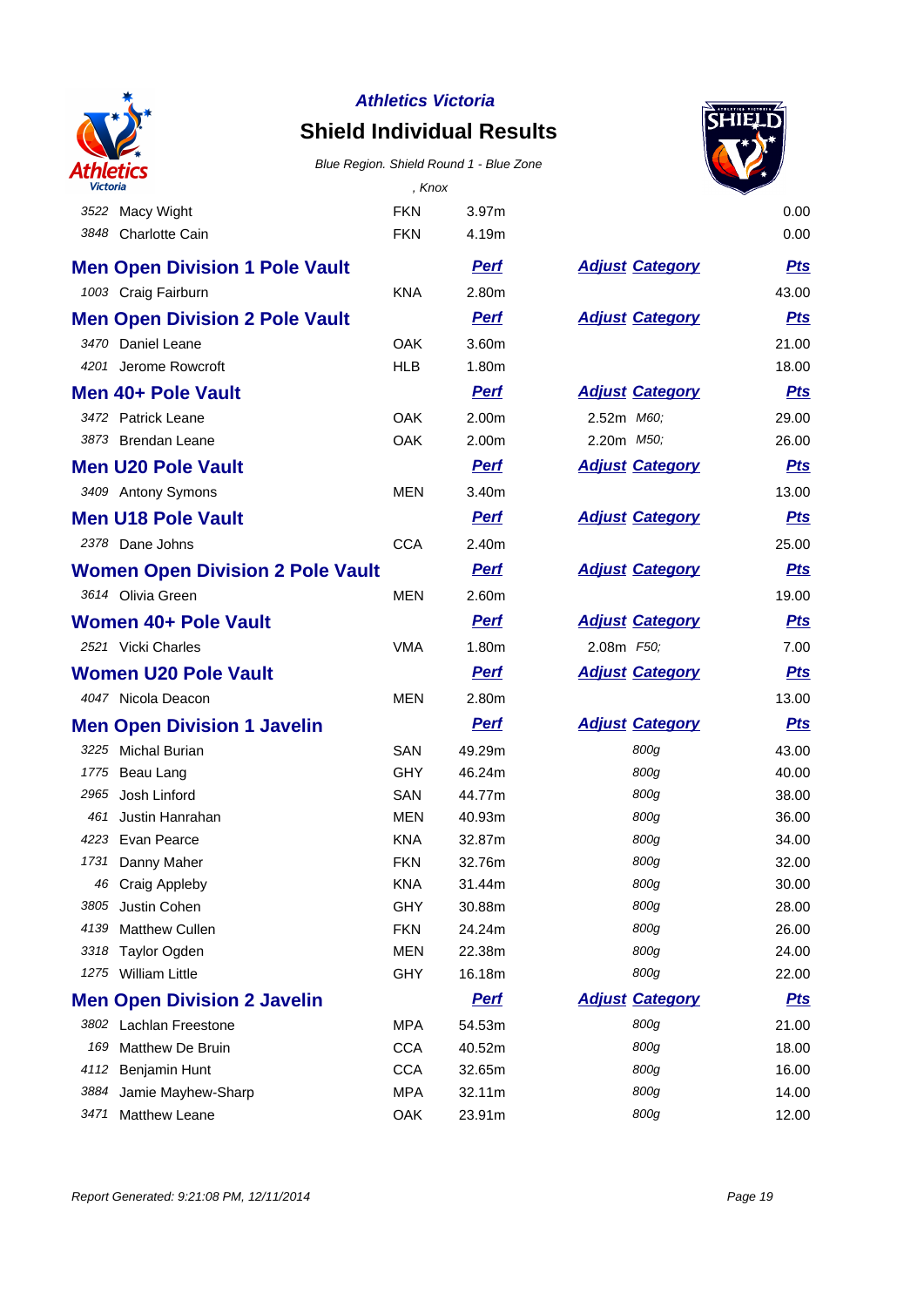

# **Shield Individual Results**



| <b>Victoria</b>                      | , Knox     |             |                        |            |
|--------------------------------------|------------|-------------|------------------------|------------|
| <b>Men Open Javelin</b>              |            | <b>Perf</b> | <b>Adjust Category</b> | <u>Pts</u> |
| 1566 Dan Langelaan                   | <b>CCA</b> | 16.50m      | 800g                   | 0.00       |
| 3488 Benjamin Ryan                   | <b>CCA</b> | 19.65m      | 800g                   | 0.00       |
| Men 40+ Javelin                      |            | <b>Perf</b> | <b>Adjust Category</b> | <b>Pts</b> |
| Mark Cauchi<br>486                   | OAK        | 28.70m      | 32.43m M50 (700g);     | 29.00      |
| 488<br>Paul Olsson                   | <b>CCA</b> | 25.33m      | 28.62m M50 (700g);     | 26.00      |
| <b>Bruce McInnes</b><br>1672         | GHY        | 22.49m      | 28.56m M60 (600g);     | 24.00      |
| 3592 Danny Lazzari                   | <b>CCA</b> | 27.73m      | 800g                   | 22.00      |
| 1188<br>Chris Brown                  | OAK        | 24.34m      | 27.50m M50 (700g);     | 20.00      |
| Sean Riordan<br>3953                 | <b>VMA</b> | 24.44m      | 800g                   | 18.00      |
| Rob Italia<br>1687                   | <b>VMA</b> | 13.89m      | 800g                   | 16.00      |
| 1201 Robert Ryan                     | <b>CCA</b> | 14.05m      | 800g                   | 0.00       |
| 5015 Jeffrey Lang                    | <b>INV</b> | 21.60m      | 800g                   | 0.00       |
| <b>Men U20 Javelin</b>               |            | <b>Perf</b> | <b>Adjust Category</b> | <u>Pts</u> |
| 4262<br><b>Tristan Lilley-Hale</b>   | <b>KNA</b> | 28.61m      | 800g                   | 13.00      |
| 3745 Daniel Sheridan                 | <b>KNA</b> | 21.04m      | 800g                   | 10.00      |
| 5017 Ethan Appleby                   | <b>INV</b> | 30.70m      | 800g                   | 0.00       |
| <b>Men U18 Javelin</b>               |            | <b>Perf</b> | <b>Adjust Category</b> | <b>Pts</b> |
| 3195 Sebastian Zammit                | GHY        | 37.94m      | 700g                   | 25.00      |
| 2378 Dane Johns                      | <b>CCA</b> | 26.97m      | 700g                   | 22.00      |
| 5001 Brett Ciddor                    | <b>INV</b> | 25.31m      | 700g                   | 0.00       |
| <b>Men U16 Javelin</b>               |            | <b>Perf</b> | <b>Adjust Category</b> | <u>Pts</u> |
| 148 Bradley Butler                   | <b>FKN</b> | 47.13m      | 700g                   | 37.00      |
| 3692 Harry Blackburn                 | <b>KNA</b> | 29.31m      | 700g                   | 34.00      |
| 3277<br><b>Benjamin Petrie</b>       | <b>FKN</b> | 22.70m      | 700g                   | 32.00      |
| 3419<br><b>Blake Johns</b>           | <b>CCA</b> | 11.32m      | 700g                   | 30.00      |
| James Paton<br>4184                  | <b>FKN</b> | 20.52m      | 700g                   | 0.00       |
| <b>Men U14 Javelin</b>               |            | <b>Perf</b> | <b>Adjust Category</b> | <b>Pts</b> |
| 4018<br>Cameron De Bruin             | <b>CCA</b> | 24.60m      | 600g                   | 21.00      |
| 4114 Ronin Barrett                   | <b>FKN</b> | 17.68m      | 600g                   | 18.00      |
| 3055 Hayden Walmsley                 | <b>KNA</b> | 17.21m      | 600g                   | 16.00      |
| 3763 Matthew Merrilees               | <b>CCA</b> | 16.66m      | 600g                   | 14.00      |
| <b>Women Open Division 1 Javelin</b> |            | <b>Pert</b> | <b>Adjust Category</b> | <u>Pts</u> |
| 2318 Ruby Holten                     | SAN        | 28.27m      | 600g                   | 21.00      |
| Jeanette Reyes<br>2060               | SAN        | 26.76m      | 600g                   | 18.00      |
| Juliet Austin<br>3060                | <b>GHY</b> | 24.64m      | 600g                   | 16.00      |
| 2059<br>Nicole Jones                 | SAN        | 16.69m      | 600g                   | 14.00      |
| 1143 Anna Ross                       | <b>GHY</b> | 13.09m      | 600g                   | 12.00      |
| 1682 Simone McInnes                  | <b>GHY</b> | 12.10m      | 600g                   | 10.00      |
| 1139 Cassie Higham                   | GHY        | 11.80m      | 600g                   | 8.00       |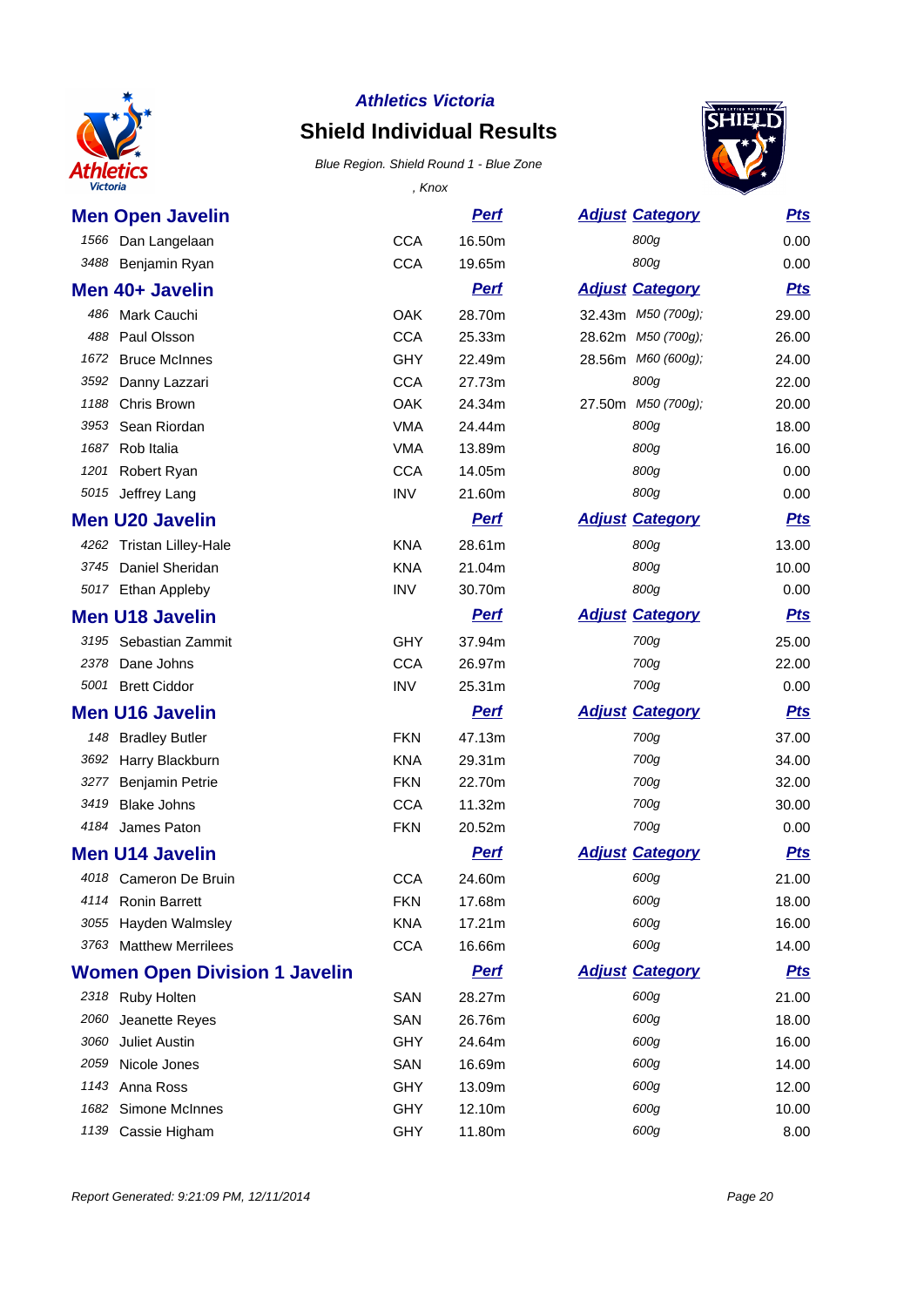

## **Shield Individual Results**

#### Blue Region. Shield Round 1 - Blue Zone



| <b>Victoria</b>                      | , Knox     |             |                        |            |
|--------------------------------------|------------|-------------|------------------------|------------|
| <b>Women Open Division 2 Javelin</b> |            | <u>Perf</u> | <b>Adjust Category</b> | <b>Pts</b> |
| 161 Cara Moody                       | <b>CCA</b> | 31.04m      | 600g                   | 19.00      |
| <b>Tess Parton</b><br>3375           | <b>MEN</b> | 26.65m      | 600g                   | 16.50      |
| 3506 Megan Heap                      | <b>FKN</b> | 19.72m      | 600g                   | 15.00      |
| Dorn Jenkins<br>478                  | <b>MEN</b> | 18.23m      | 600g                   | 13.50      |
| Elise Ponchard<br>3784               | <b>FKN</b> | 17.75m      | 600g                   | 12.00      |
| Joanne Pratt<br>2511                 | <b>CCA</b> | 15.32m      | 600g                   | 10.50      |
| <b>Women Open Javelin</b>            |            | <b>Pert</b> | <b>Adjust Category</b> | <b>Pts</b> |
| 1410 Heather Whitaker                | <b>MEN</b> | 15.97m      | 600g                   | 0.00       |
| 5002 Alison Drennan                  | <b>INV</b> | 31.33m      | 600g                   | 0.00       |
| <b>Women 40+ Javelin</b>             |            | <b>Perf</b> | <b>Adjust Category</b> | <b>Pts</b> |
| 459<br>Judy Pfanner                  | <b>VMA</b> | 26.61m      | 600g                   | 7.00       |
| Vicki Charles<br>2521                | <b>VMA</b> | 12.60m      | 15.24m F50 (500g);     | 4.50       |
| 484 Leanne Monk                      | <b>VMA</b> | 10.87m      | 13.15m F50 (500g);     | 3.00       |
| <b>Women U20 Javelin</b>             |            | <u>Perf</u> | <b>Adjust Category</b> | <b>Pts</b> |
| 1169 Nicole Pennings                 | <b>KNA</b> | 20.12m      | 600g                   | 13.00      |
| <b>Women U18 Javelin</b>             |            | <b>Perf</b> | <b>Adjust Category</b> | <b>Pts</b> |
| 3846 Madeline Woods                  | SAN        | 30.57m      | 500g                   | 29.00      |
| 3485 Alona Broome                    | <b>FKN</b> | 14.24m      | 500g                   | 26.00      |
| 2826 Clodagh Grogan                  | SAN        | 14.01m      | 500g                   | 24.00      |
| 1989<br>Dana Dekkers                 | <b>GHY</b> | 13.95m      | 500g                   | 21.00      |
| 4140 Tasmin Elwin                    | <b>FKN</b> | 13.95m      | 500g                   | 21.00      |
| <b>Women U16 Javelin</b>             |            | <u>Perf</u> | <b>Adjust Category</b> | <b>Pts</b> |
| 4076 Alyssa Prosser                  | <b>CCA</b> | 30.23m      | 500g                   | 41.00      |
| 2335 Samantha Miller                 | GHY        | 28.46m      | 500g                   | 38.00      |
| 231<br>Jessica Lillie                | <b>KNA</b> | 23.37m      | 500g                   | 36.00      |
| 4113 Bailey Barrett                  | <b>FKN</b> | 22.61m      | 500g                   | 34.00      |
| 3078 Brodie Richardson               | <b>KNA</b> | 19.33m      | 500g                   | 32.00      |
| 3474 Zoe Cunningham                  | MEN        | 16.29m      | 500g                   | 30.00      |
| 4104 Jemma Eastwood                  | <b>OAK</b> | 13.31m      | 500g                   | 28.00      |
| 3764 Naomi Merrilees                 | <b>CCA</b> | 7.12m       | 500g                   | 26.00      |
| <b>Women U14 Javelin</b>             |            | <b>Perf</b> | <b>Adjust Category</b> | <b>Pts</b> |
| 4008 Hayley Woolfe                   | <b>CCA</b> | 9.39m       | 400g                   | 21.00      |
| <b>Men Open Division 1 Discus</b>    |            | <b>Perf</b> | <b>Adjust Category</b> | <b>Pts</b> |
| 461 Justin Hanrahan                  | <b>MEN</b> | 31.10m      | 2kg                    | 43.00      |
| Beau Lang<br>1775                    | GHY        | 25.48m      | 2kg                    | 40.00      |
| 3356<br>Jessee Wyatt                 | <b>FKN</b> | 18.37m      | 23.88m F35;            | 38.00      |
| 1731<br>Danny Maher                  | <b>FKN</b> | 23.11m      | 2kg                    | 36.00      |
| 2949<br>Patrick Sham-Yuen            | SAN        | 21.77m      | 2kg                    | 34.00      |
| <b>William Little</b><br>1275        | <b>GHY</b> | 21.33m      | 2kg                    | 32.00      |
| Josh Linford<br>2965                 | SAN        | 21.12m      | 2kg                    | 30.00      |

Report Generated: 9:21:09 PM, 12/11/2014 **Page 21**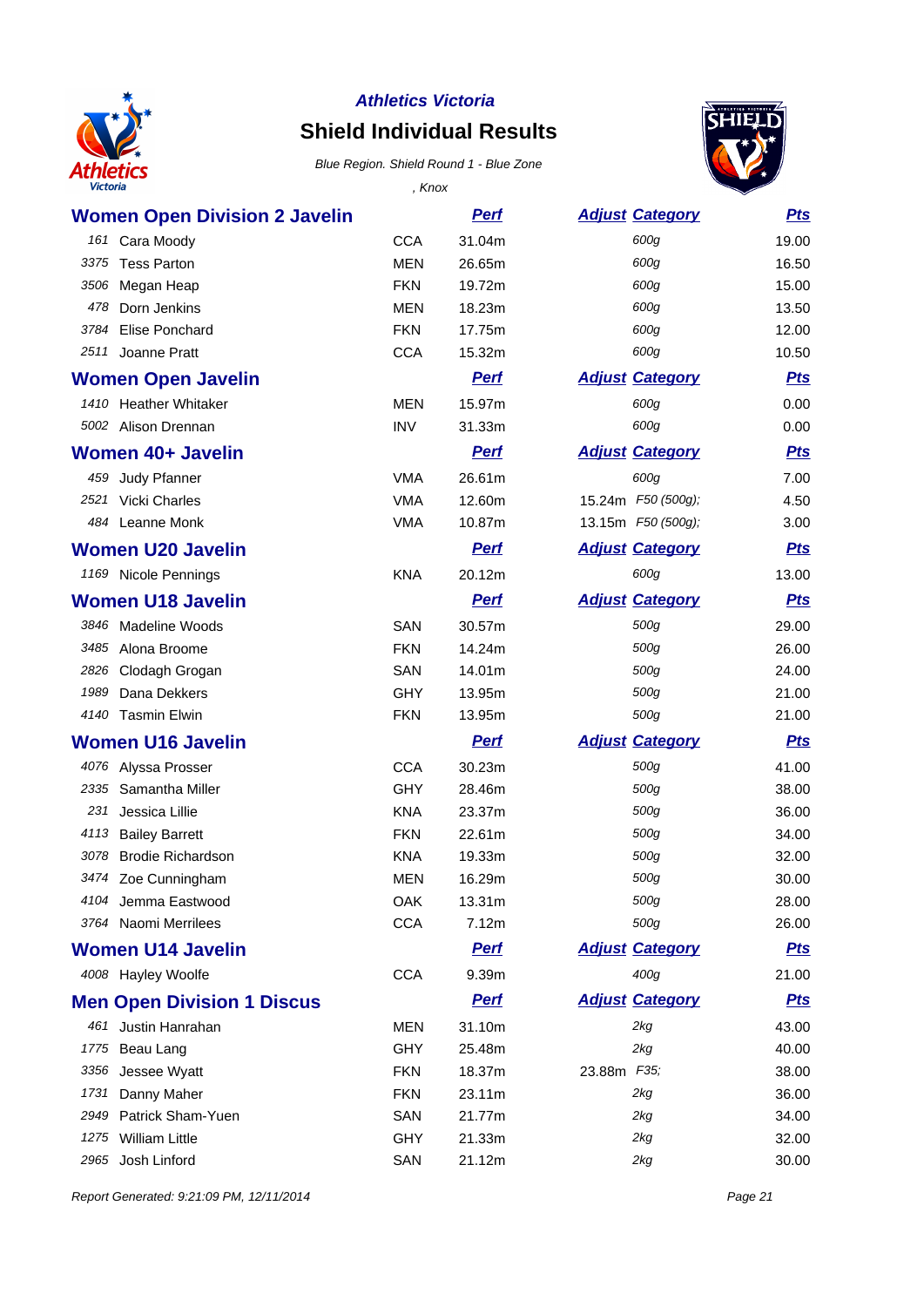

## **Shield Individual Results**



| Victoria |                                   | , Knox     |             |                        |            |
|----------|-----------------------------------|------------|-------------|------------------------|------------|
| 3274     | Tim Rosen                         | GHY        | 20.40m      | 2kg                    | 28.00      |
| 3730     | Stefan Voorham                    | GHY        | 19.90m      | 2kq                    | 26.00      |
| 3318     | Taylor Ogden                      | <b>MEN</b> | 19.08m      | 2kg                    | 24.00      |
| 3805     | Justin Cohen                      | GHY        | 17.46m      | 2kg                    | 22.00      |
| 4139     | Matthew Cullen                    | <b>FKN</b> | 12.77m      | 2kg                    | 20.00      |
| 2597     | <b>Geoff Barrow</b>               | <b>MEN</b> | 12.56m      | 2kg                    | 18.00      |
|          | <b>Men Open Division 2 Discus</b> |            | <b>Perf</b> | <b>Adjust Category</b> | <b>Pts</b> |
|          | 3802 Lachlan Freestone            | <b>MPA</b> | 38.45m      | 2kg                    | 21.00      |
| 169      | Matthew De Bruin                  | <b>CCA</b> | 26.12m      | 2kg                    | 18.00      |
| 3471     | <b>Matthew Leane</b>              | OAK        | 24.14m      | 2kg                    | 16.00      |
| 4112     | Benjamin Hunt                     | <b>CCA</b> | 23.76m      | 2kg                    | 14.00      |
|          | 3747 Alasdair O'Brien             | OAK        | 19.86m      | 2kg                    | 12.00      |
|          | <b>Men Open Discus</b>            |            | <b>Perf</b> | <b>Adjust Category</b> | <b>Pts</b> |
|          | 1566 Dan Langelaan                | <b>CCA</b> | 16.85m      | 2kg                    | 0.00       |
| 3473     | Rebecca Leane                     | OAK        | 16.33m      | 2kg                    | 0.00       |
| 3488     | Benjamin Ryan                     | <b>CCA</b> | 18.87m      | 2kg                    | 0.00       |
|          | 5021 Aaron MacDonald              | <b>INV</b> | 29.64m      | 2kg                    | 0.00       |
|          | Men 40+ Discus                    |            | <b>Perf</b> | <b>Adjust Category</b> | <b>Pts</b> |
| 3592     | Danny Lazzari                     | <b>CCA</b> | 26.47m      | 2kq                    | 29.00      |
| 486      | Mark Cauchi                       | OAK        | 24.70m      | 25.93m M50 (1.5kg);    | 26.00      |
| 488      | Paul Olsson                       | <b>CCA</b> | 24.57m      | 25.79m M50 (1.5kg);    | 24.00      |
| 1672     | <b>Bruce McInnes</b>              | GHY        | 22.77m      | 23.90m M60 (1kg);      | 22.00      |
| 3766     | Stewart Dobrzynski                | <b>VMA</b> | 20.30m      | 2kg                    | 20.00      |
| 1188     | Chris Brown                       | <b>OAK</b> | 18.36m      | 19.27m M50 (1.5kg);    | 18.00      |
| 3953     | Sean Riordan                      | <b>VMA</b> | 14.91m      | 2kg                    | 16.00      |
| 1201     | Robert Ryan                       | <b>CCA</b> | 15.05m      | 2kg                    | 0.00       |
|          | 5015 Jeffrey Lang                 | <b>INV</b> | 20.70m      | 2kg                    | 0.00       |
|          | <b>Men U20 Discus</b>             |            | <b>Perf</b> | <b>Adjust Category</b> | <b>Pts</b> |
|          | 3745 Daniel Sheridan              | <b>KNA</b> | 24.44m      | 1.75kg                 | 13.00      |
|          | <b>Men U18 Discus</b>             |            | <b>Pert</b> | <b>Adjust Category</b> | <u>Pts</u> |
|          | 3195 Sebastian Zammit             | <b>GHY</b> | 33.57m      | 1.5kg                  | 25.00      |
|          | 2378 Dane Johns                   | <b>CCA</b> | 28.65m      | 1.5kg                  | 22.00      |
|          | <b>Men U16 Discus</b>             |            | <b>Perf</b> | <b>Adjust Category</b> | <b>Pts</b> |
|          | 148 Bradley Butler                | <b>FKN</b> | 52.33m      | 1kg                    | 37.00      |
| 3867     | <b>Brendan Smith</b>              | <b>MEN</b> | 46.47m      | 1kg                    | 34.00      |
| 3692     | Harry Blackburn                   | <b>KNA</b> | 34.50m      | 1kg                    | 32.00      |
| 3261     | <b>Tyler Maddern</b>              | <b>GHY</b> | 26.46m      | 1kg                    | 30.00      |
| 3277     | Benjamin Petrie                   | <b>FKN</b> | 25.47m      | 1kg                    | 28.00      |
| 3419     | <b>Blake Johns</b>                | <b>CCA</b> | 22.63m      | 1kg                    | 26.00      |
| 3868     | <b>Corey Smith</b>                | <b>MEN</b> | 21.57m      | 1kg                    | 24.00      |
| 2860     | <b>Bryce Thomas</b>               | <b>CCA</b> | 18.65m      | 1kg                    | 22.00      |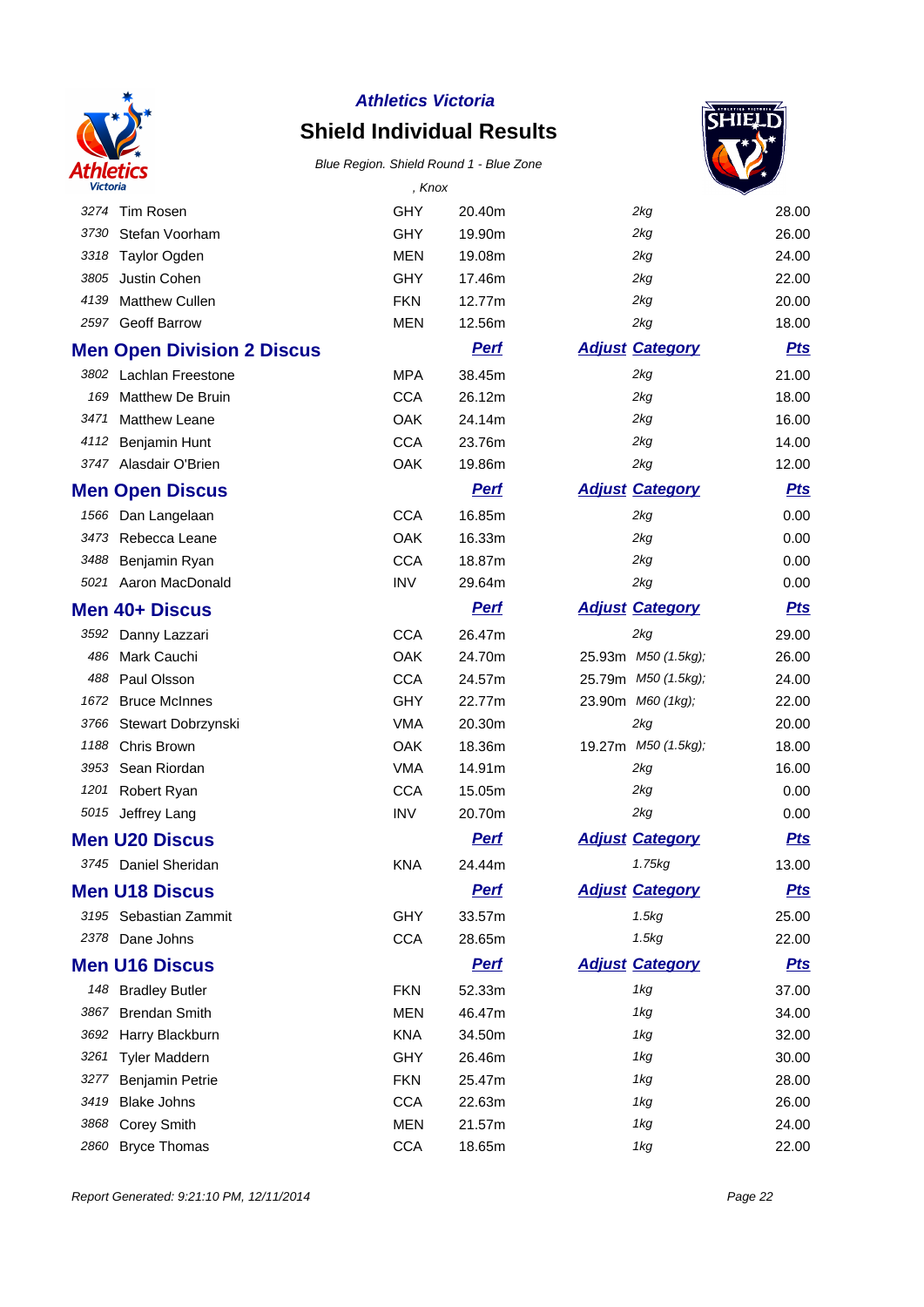

# **Shield Individual Results**



| Victoria                            | , Knox     |             |                        |            |
|-------------------------------------|------------|-------------|------------------------|------------|
| <b>Men U14 Discus</b>               |            | <u>Perf</u> | <b>Adjust Category</b> | <b>Pts</b> |
| 4018 Cameron De Bruin               | <b>CCA</b> | 20.02m      | 1kg                    | 21.00      |
| 3284 Thanuja Gunawardena            | <b>CCA</b> | 19.91m      | 1kg                    | 18.00      |
| 4114 Ronin Barrett                  | <b>FKN</b> | 17.00m      | 1kg                    | 16.00      |
| Hayden Walmsley<br>3055             | <b>KNA</b> | 14.01m      | 1kg                    | 14.00      |
| <b>Matthew Merrilees</b><br>3763    | <b>CCA</b> | 18.32m      | 1kg                    | 0.00       |
| 5026 Tristan Rogers                 | <b>COB</b> | 13.08m      | 1kg                    | 0.00       |
| <b>Women Open Division 1 Discus</b> |            | <b>Perf</b> | <b>Adjust Category</b> | <b>Pts</b> |
| 3060 Juliet Austin                  | <b>GHY</b> | 24.28m      | 1kg                    | 21.00      |
| 3362 Rachel Barrett                 | <b>KNA</b> | 23.42m      | 1kg                    | 18.00      |
| Jeanette Reyes<br>2060              | <b>SAN</b> | 23.03m      | 1kg                    | 16.00      |
| 2318 Ruby Holten                    | SAN        | 18.80m      | 1kg                    | 14.00      |
| Noni Thompson<br>2295               | <b>GHY</b> | 12.95m      | 18.77m F36;            | 12.00      |
| 1682<br>Simone McInnes              | <b>GHY</b> | 17.48m      | 1kg                    | 10.00      |
| 1143 Anna Ross                      | <b>GHY</b> | 15.09m      | 1kg                    | 8.00       |
| <b>Women Open Division 2 Discus</b> |            | <b>Perf</b> | <b>Adjust Category</b> | <b>Pts</b> |
| 3375 Tess Parton                    | <b>MEN</b> | 35.70m      | 1kg                    | 19.00      |
| 161<br>Cara Moody                   | <b>CCA</b> | 26.06m      | 1kg                    | 16.50      |
| Dorn Jenkins<br>478                 | <b>MEN</b> | 22.13m      | 1kg                    | 15.00      |
| 3506 Megan Heap                     | <b>FKN</b> | 21.85m      | 1kg                    | 13.50      |
| Joanne Pratt<br>2511                | <b>CCA</b> | 17.99m      | 1kg                    | 12.00      |
| 3784 Elise Ponchard                 | <b>FKN</b> | 16.09m      | 1kg                    | 10.50      |
| <b>Women Open Discus</b>            |            | <b>Perf</b> | <b>Adjust Category</b> | <b>Pts</b> |
| 1139 Cassie Higham                  | <b>GHY</b> | 14.87m      | 1kg                    | 0.00       |
| <b>Women 40+ Discus</b>             |            | <b>Perf</b> | <b>Adjust Category</b> | <b>Pts</b> |
| 459 Judy Pfanner                    | <b>VMA</b> | 28.57m      | 1kg                    | 7.00       |
| Vicki Charles<br>2521               | <b>VMA</b> | 17.00m      | 20.06m F50;            | 4.50       |
| 484 Leanne Monk                     | <b>VMA</b> | 13.53m      | 15.96m F50;            | 3.00       |
| Women U20 Discus                    |            | <b>Perf</b> | <b>Adjust Category</b> | <b>Pts</b> |
| 1169 Nicole Pennings                | KNA        | 26.23m      | 1kg                    | 13.00      |
| 4045 Holly Clayton                  | <b>MEN</b> | 18.93m      | 1kg                    | 10.00      |
| <b>Women U18 Discus</b>             |            | <b>Pert</b> | <b>Adjust Category</b> | <u>Pts</u> |
| 4160 Erin Holdway                   | <b>KNA</b> | 25.97m      | 1kg                    | 29.00      |
| Alona Broome<br>3485                | <b>FKN</b> | 23.66m      | 1kg                    | 26.00      |
| Madeline Woods<br>3846              | SAN        | 20.90m      | 1kg                    | 24.00      |
| <b>Tasmin Elwin</b><br>4140         | <b>FKN</b> | 19.33m      | 1kg                    | 22.00      |
| Mikaela Thomas<br>2861              | <b>CCA</b> | 17.15m      | 1kg                    | 20.00      |
| Natalie Ricchetti<br>4055           | <b>CCA</b> | 16.79m      | 1kg                    | 18.00      |
| Natasha Ockenden<br>1824            | GHY        | 12.05m      | 1kg                    | 16.00      |
| Dana Dekkers<br>1989                | <b>GHY</b> | 10.76m      | 1kg                    | 14.00      |
| 5023 Kayla Ripairi                  | <b>INV</b> | 18.89m      | 1kg                    | 0.00       |